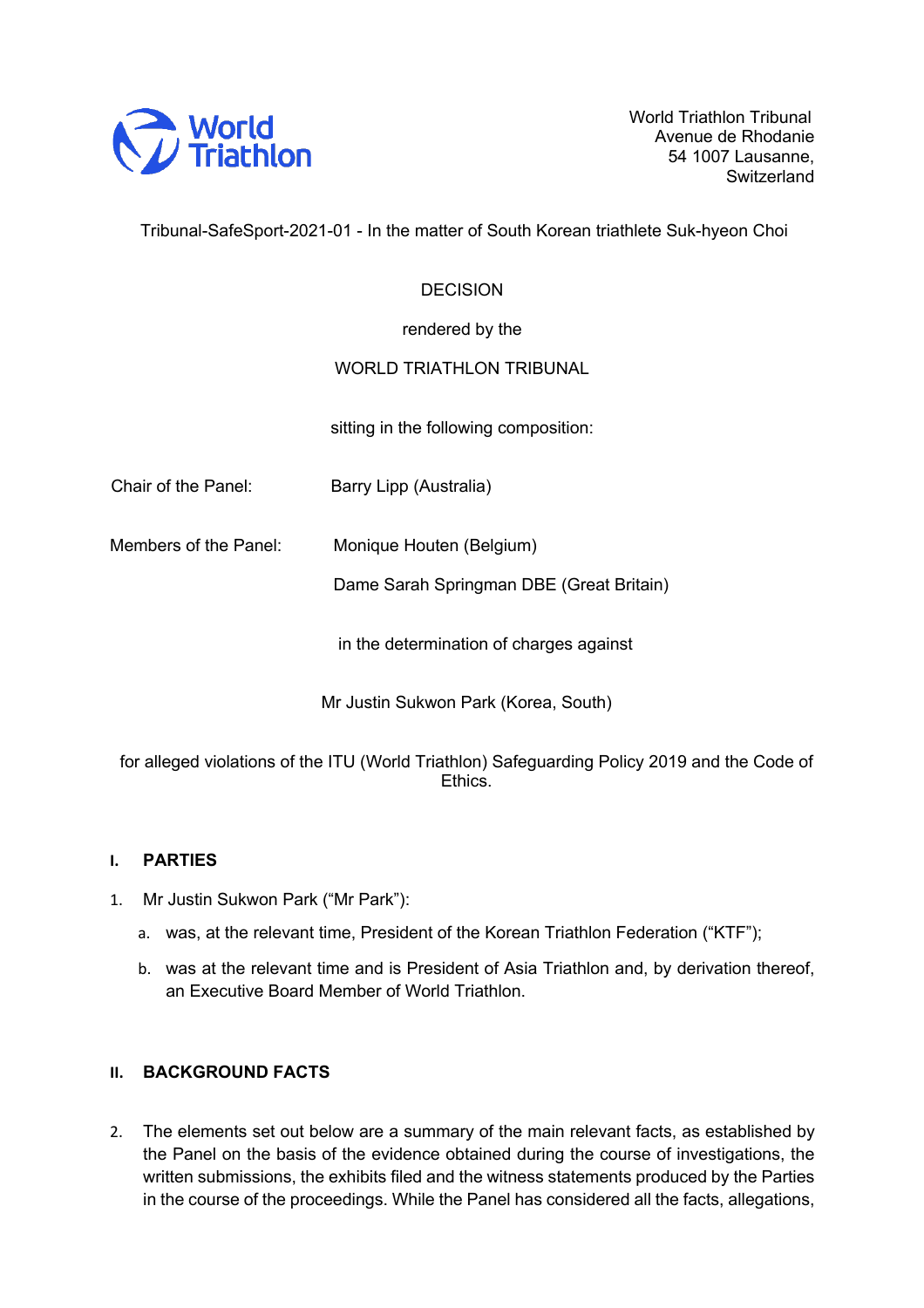legal arguments and pieces of evidence submitted by the Parties in these proceedings, it refers in the present decision only to those it considers necessary to explain its reasoning.

- 3. On 26 June 2020, Ms Suk-hyeon Choi, a member and athlete of the KTF died by suicide at the age of twenty-two.
- 4. Ms Choi had won a bronze medal in the junior event at the 2015 Asian triathlon championships and had finished fourth in the elite event at the 2016 Korean national championships.
- 5. On or about 12 February 2020, KTF Secretary General Mr Jae-keun Lee ("J K Lee") and KTF Business Operations Manager Mr Woo-Kyong Ki ("W K Ki") were made aware that Ms Choi's father had filed a report with both the Gyeongju City Hall and the Gyeongju police against Ms Choi's former coach, Coach Kyu Bong Kim ("Coach Kim"), alleging that his daughter had been the subject of harassment and abuse when she was a member of the Gyeongju City Hall Triathlon Team.
- 6. The reports documented years of physical assaults, and verbal and psychological abuse suffered by Ms Choi at the hands of Coach Kim, two senior teammates and the team's physical therapist.
- 7. In July 2020, following investigations by the Korean Sports and Olympic Committee ("KSOC") Clean Sports Center, the KTF banned Coach Kim and team captain Jang Yunjung for life, and suspended teammate Kim Do-hwan for ten years.
- 8. In late January 2021:
	- a. Coach Kim was sentenced to seven years in prison for physical abuse of Ms Choi;
	- b. team captain Jang Yun-jung was sentenced to four years in prison and teammate Kim Do-hwan was given a suspended prison sentence of eighteen months for physical and verbal abuse of Ms Choi; and
	- c. team physical therapist Ahn Joo-hyeon was sentenced to eight years in prison and fined 10 million won for sexually and physically assaulting Ms Choi.
- 9. On 12 February 2020, KTF Deputy Secretary General Mr Yonghu Jeon ("Y H Jeon") expressed his opinion to J K Lee and W K Ki that the KTF should undertake an investigation into the matter.
- 10. In J K Lee's statement dated 1 October 2021 (filed as a witness statement by Mr Park, in the defence of this Panel's charges against him) he states that on 12 February 2020 he reported the matter to the Sports Human Rights Center of the Korean Sports & Olympic Committee ("KSOC"), and was told by advisor Ho-sung Moon that Gyeongju Sports Council, the organization that Ms Choi had been affiliated with, had authority to investigate the matter.
- 11. Also, on 12 February 2020, W K Ki called Coach Kim who denied the allegations against him. No attempt was made to contact Ms Choi at this time to confirm the allegations, inquire as to her wellbeing or provide support.
- 12. In the circumstances that Ms Choi's allegations had been reported to Gyeongju Police and a criminal investigation of Coach Kim's conduct would ensue, by informing Coach Kim of Ms Choi's allegations, W K Ki may have violated Korea's Protective Law of the Informer.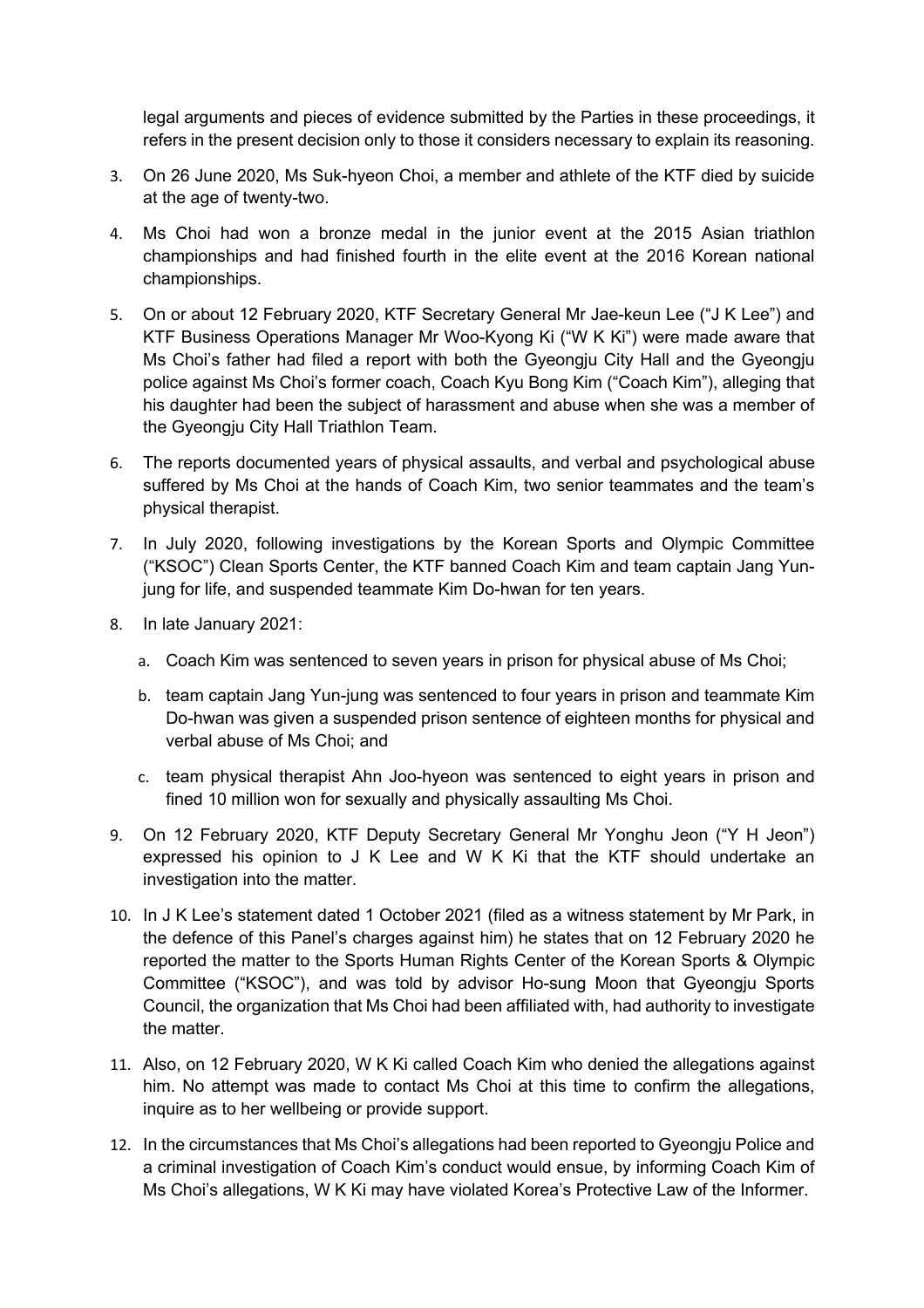- 13. On 14 February 2020, J K Lee told KTF President Mr Park of the reports of harassment and abuse of Ms Choi by Coach Kim which were filed with Gyeongju police and the Gyeongju City Hall.
- 14. Mr Park submits that because he was informed that KSOC Advisor Mr Moon had advised that the matter was subject to the jurisdiction of the Gyeongju Sports Council and because police investigations were underway, he determined that no further action should be taken by the KTF other than to provide any cooperation requested by those investigations<sup>1</sup>.
- 15. Mr Park also submits that he told the responsible KTF officials that all regulations should be complied with, but under the regulations governing KTF, it lacked the jurisdiction to conduct any direct or independent investigation of the matter $2$ .
- 16. On 23 March 2020, J K Lee and W K Ki met with former KTF Vice President Mr Moon Kyu Yoo. In its subsequent investigation findings in this matter<sup>3</sup> ("Sports Ministry Findings"), the Korean Ministry of Culture, Sports & Tourism found that at this meeting Mr Yoo told J K Lee and W K Ki that he had learned of the alleged harassment and abuse directly from Ms Choi's father, and that he recommended that the KTF should immediately commence its own investigations.
- 17. J K Lee and W K Ki confirmed that the meeting with Mr Yoo had taken place on 23 March 2020 but claimed that they could not recall discussing Ms Choi's case. Considering the detailed evidence given by Mr Yoo, the Korean Ministry of Culture, Sports & Tourism found his account to be more credible.
- 18. Mr Park claims that he was not told of the meeting between Mr Yoo, J K Lee and W K Ki until after Ms Choi's death<sup>4</sup>.
- 19. On 8 April 2020, Ms Choi filed a complaint containing detailed allegations of harassment and abuse with the KSOC's Clean Sports Centre ("KSOC CSC").
- 20. On 9 April 2020, the KSOC CSC provided a copy of the complaint to the KTF, and on the same day J K Lee, W K Ki and Y H Jeon met with officials of the KSOC CSC to discuss how the complaint should be handled.
- 21. According to the Sports Ministry Findings, the KSOC CSC and the KTF divided the roles among them in accordance with Article 13 of the KSOC Clean Sports Centre Operational Regulations, with a KSOC CSC investigator to direct the investigation and Y H Jeon of the KTF responsible for obtaining all evidence, including taking statements from Ms Choi and Coach Kim.
- 22. Mr Park submits that KSOC CSC invoked its jurisdiction to control and direct the investigation pursuant to Article 39(2) of the KTF Sports Fairness Committee Regulations<sup>5</sup>. He submits that because the KSOC is the higher-ranking organization to which the KTF reports, and because the KSOC CSC [allegedly] had more resources than the KTF to undertake the investigation, he considered the arrangement to be appropriate $6$ .

 $1$  Kim & Chang Solicitors, Response to Notice of Charges, filed on behalf of Mr Justin Park, 22 August 2021

<sup>2</sup> Statement of Mr Justin Park, 7 October 2021

<sup>&</sup>lt;sup>3</sup> A Notification of Request to Censure by the Ministry of Culture, Sports & Tourism of the Korean Government, August 2020

<sup>4</sup> Kim & Chang Solicitors, Response to Notice of Charges, filed on behalf of Mr Justin Park, 22 August 2021

<sup>5</sup> Kim & Chang Solicitors, Response to Notice of Charges, filed on behalf of Mr Justin Park, 22 August 2021

<sup>&</sup>lt;sup>6</sup> Kim & Chang Solicitors, Response to Notice of Charges, filed on behalf of Mr Justin Park, 22 August 2021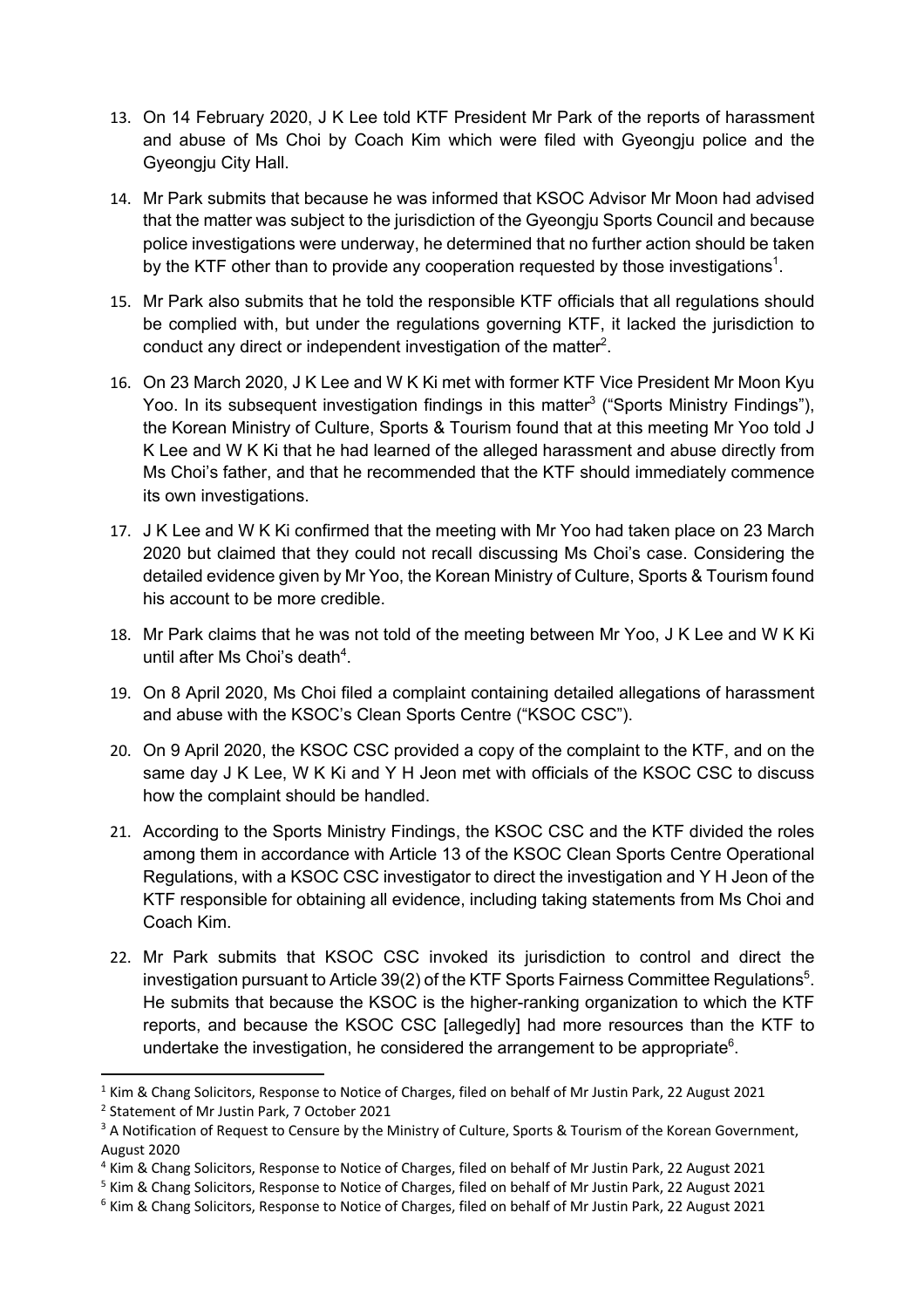- 23. According to the Sports Ministry Findings, Y H Jeon did not attempt to contact Ms Choi until 26 April 2020, when he tried to contact her by phone, and sent an email requesting a copy of her statement filed with Gyeongju police.
- 24. On 26 April 2020, Ms Choi provided to the KSOC CSC evidentiary materials that she had submitted to the Gyeongju police, and the alleged offenders submitted statements via their lawyer.
- 25. On 18 May 2020, Ms Choi provided to the KSOC CSC a copy of the report she had filed with Gyeongju police.
- 26. On 19 May 2020, Y H Jeon received a supporting affidavit from Ms Jeong, a teammate of Ms Choi, but failed to pass it to the KSOC CSC until 2 June 2020.
- 27. On 29 May 2020, other supporting affidavits filed with Gyeongju police by Ms Choi's former teammates were received by the KSOC  $CSC<sup>7</sup>$ .
- 28. Mr Park submits that the KSOC CSC and KTF investigation was hindered by COVID-19 and lack of co-operation by the alleged offenders. However, he also noted that how the KSOC CSC undertook its investigation and how the KTF's Y H Jeon assisted the investigation is a matter that is currently being examined by the Korean courts $8$ .
- 29. On 1 June 2020, Gyeongju police completed its investigation, and the case was sent to its prosecution office. Allegedly police told Ms Choi that the offenders would likely receive a fine only, because she had not provided sufficient evidence $9$ .
- 30. With the lack of progress of the KSOC CSC / KTF investigation, on 22 June 2020, Ms Choi's lawyer filed a disciplinary petition on her behalf with the KTF, containing detailed allegations, and demanding that the KTF take disciplinary action against the alleged offenders pursuant to Article 17 of the KTF Protection of Athletes Committee Regulations.
- 31. Mr Park submits that after Ms Choi's petition was filed with the KTF on 22 June 2020 he became apprehensive about the Gyeongju police and KSOC CSC investigations' lack of progress and instructed J K Lee to convene a meeting of the KTF Sports Fairness Committee and deliberate whether it was possible for the KTF to undertake its own investigations $10$ .
- 32. According to the Sports Ministry Findings, on 23 June 2020, the Chairman of the KTF Sports Fairness Committee, Mr Young Ju Ahn told J K Lee, W K Ki and Y H Jeon that the matter could be dealt with by the KTF under the KTF Sports Fairness Committee Regulations<sup>11</sup>.
- 33. However, on 23 June 2020, J K Lee and W K Ki accepted Y H Jeon's recommendation that the KTF should not take independent action but rather refer Ms Choi's petition of 22 June 2020 to the KSOC CSC.

 $7$  Kim & Chang Solicitors, Response to Notice of Charges, filed on behalf of Mr Justin Park, 22 August 2021

<sup>&</sup>lt;sup>8</sup> Kim & Chang Solicitors, Response to Notice of Charges, filed on behalf of Mr Justin Park, 22 August 2021

<sup>&</sup>lt;sup>9</sup> Korean Triathlon Federation, Report on death of Choi, Sook-hyeon amid allegations of violence and abuse from her former team members, 10 July 2020

<sup>&</sup>lt;sup>10</sup> Kim & Chang Solicitors, Response to Notice of Charges, filed on behalf of Mr Justin Park, 22 August 2021

<sup>&</sup>lt;sup>11</sup> A Notification of Request to Censure by the Ministry of Culture, Sports & Tourism of the Korean Government, August 2020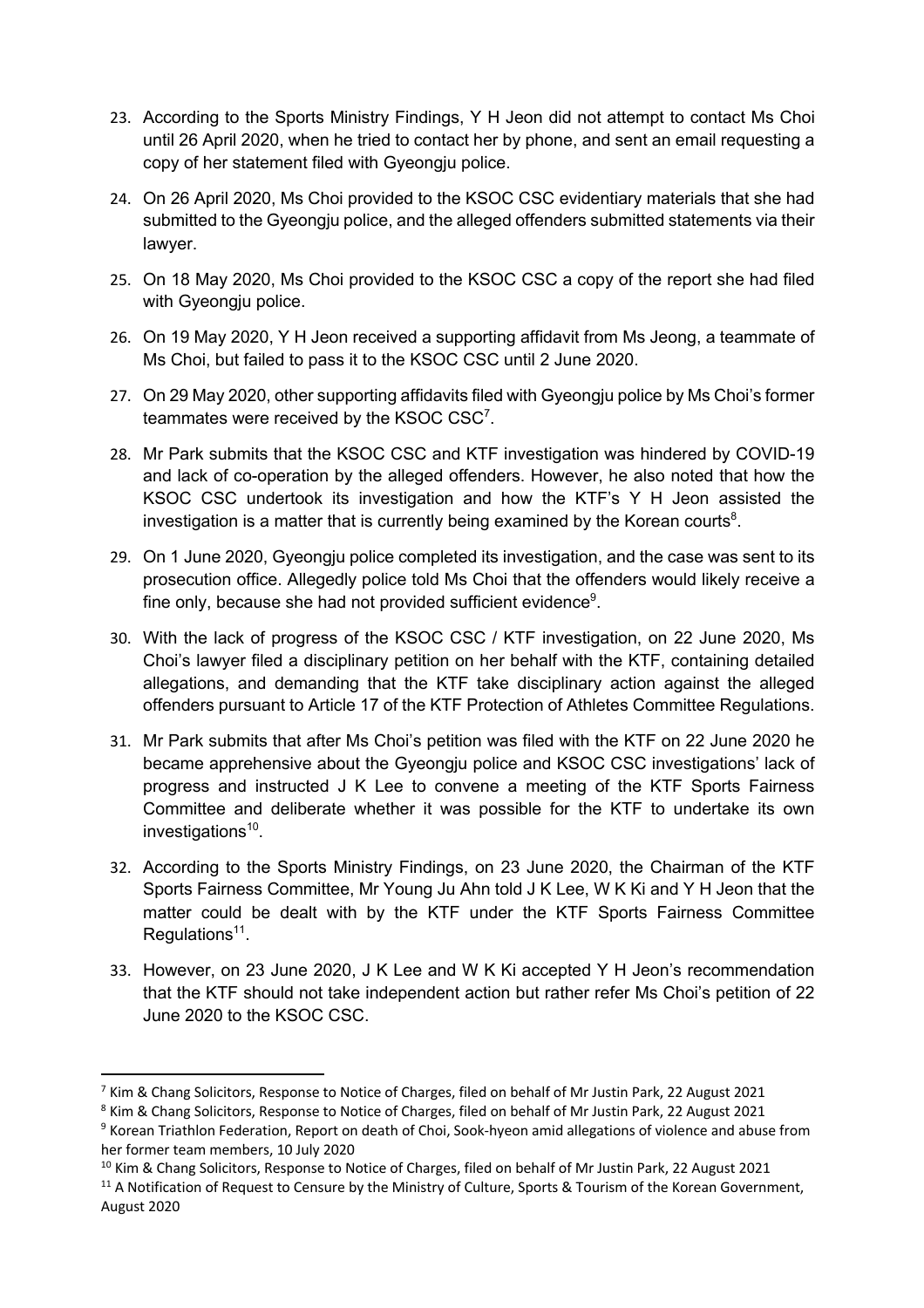- 34. There is no evidence before this Panel of any intervention by Mr Park for the KTF to now undertake its own investigation, rather than refer Ms Choi's petition back to the KSOC CSC, notwithstanding the KTF Sports Fairness Committee's finding that the KTF was able to carry out its own investigation.
- 35. As stated above, on 26 June 2020 Ms Choi died by suicide.
- 36. Following Ms Choi's death, on 7 July 2020 Korean President Moon Jae-in issued a statement, including that "If it is true that the victim never received proper help from the police, the [Korean Triathlon] federation, the Korean Sport & Olympic Committee and the city government of Gyeongju despite having sought their help, this is a problem that must be addressed."
- 37. On 22 July 2020, Mr Park and others from the KTF were called to attend a hearing before the Korean National Assembly to investigate the death of Ms Choi.
- 38. On 24 July 2020, Mr Park resigned from his positions as President of the KTF, Ordinary Member of the KTF, and Executive Board Member of the KSOC, but did not resign from his positions as President of Asia Triathlon, Executive Board Member of World Triathlon, Member of the World Triathlon Equity, Diversity and Inclusion Commission, and Member of the World Triathlon Development Commission.
- 39. Mr Park submits that he felt morally obligated to resign from his KTF and KSOC positions, but did not resign from his World Triathlon and Asia Triathlon positions because he could use the lessons learned from Ms Choi's death in carrying out his international duties<sup>12</sup>.
- 40. In the weeks following the death of Ms Choi, the Ministry of Sports, Culture and Tourism commenced an investigation into the matter, resulting in the Sports Ministry Findings in August 2020 and its request to the KTF to censure J K Lee, W K Ki and Y H Jeon.
- 41. According to the Sports Ministry Findings:
	- a. when asked to provide details of the progress of their investigations to the KSOC CSC following the death of Ms Choi, J K Lee, W K Ki and Y H Jeon reported that they had contacted Ms Choi and two teammates, who were also victims, by phone during the period between 8 April 2020 and 22 April 2020 to ask for evidence when in fact they had not; and
	- b. Prior to their interviews by the Sports Ministry investigation, on 10 July 2020 W K Ki, on the instruction of J K Lee, distributed notes to all KTF so that all answers given to the investigation by all staff, including on the conduct of the joint KSOC CSC / KTF investigation, would be uniform.
- 42. Following receipt by the KTF of the Sports Ministry Findings and its request to censure J K Lee, W K Ki and Y H Jeon, on 22 October 2020 the Governing Committee of the KTF decided to dismiss J K Lee and W K Ki from office, giving the following reasons:

*J K Lee*

*In regard to the death of athlete, CHOI, the secretary general should have taken all the measures necessary to protect her from abuse by giving due attention to the complaints made by the victim, following the relevant Rules of Protecting Athletes of The Committee* 

<sup>&</sup>lt;sup>12</sup> Kim & Chang Solicitors, Response to Notice of Charges, filed on behalf of Mr Justin Park, 22 August 2021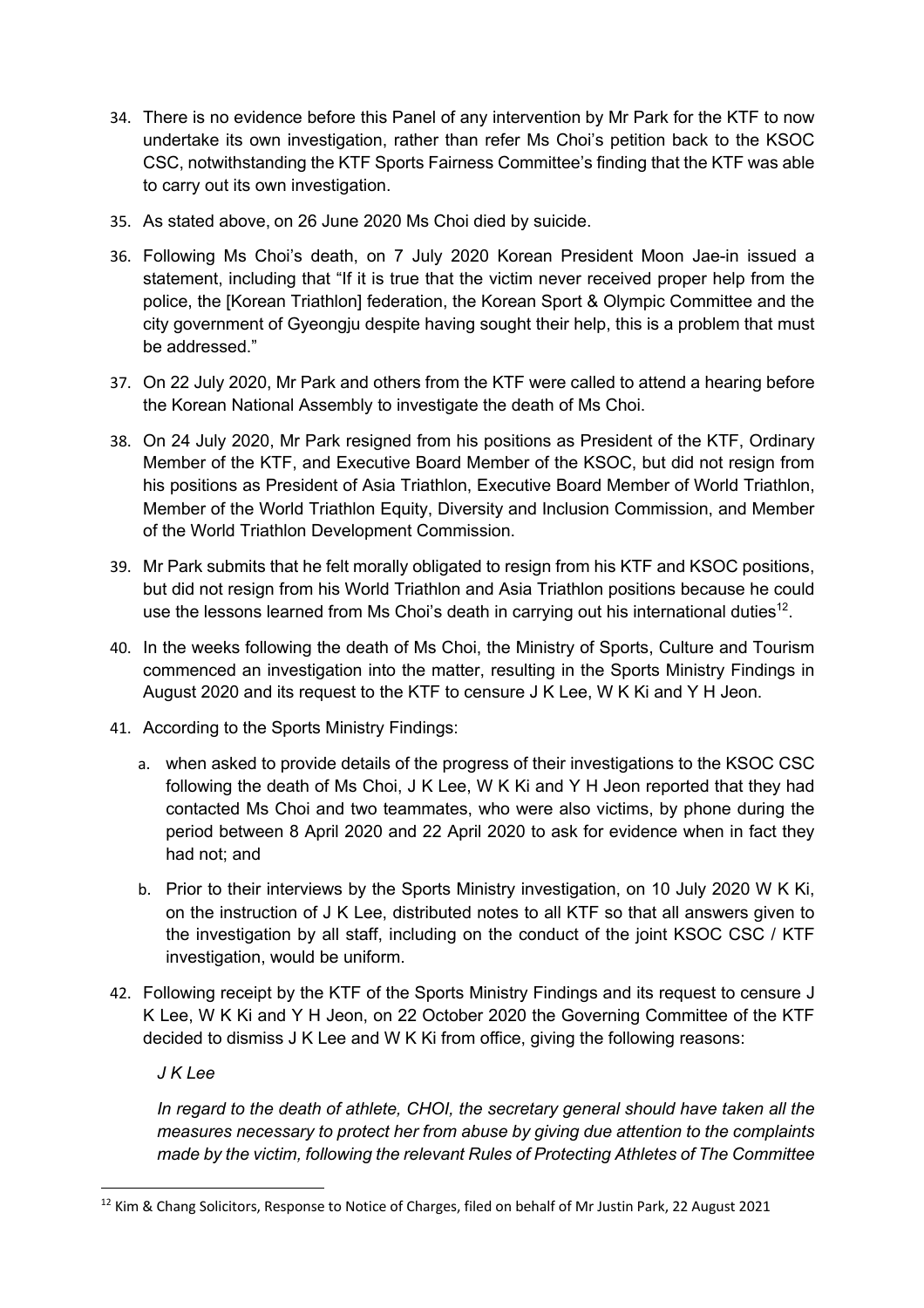*for Athletes Protection and by taking actions of immediate investigation and supervising the procedures of settlement. In fact, he has neglected his duties in this regard.*

*W K Kee [also known as W K Ki]*

*In regard to the death of athlete, CHOI, the manager of Secretariat has made crucial mistakes by informing the assaulter of the news of reporting the police of the harassment by the victim without taking any steps of protecting the victim. With the knowledge of the abuse case, he should have taken due investigation and necessary disciplinary action against the offender according to the relevant regulations for safety of athletes. But he has failed in this regard.*

43. On 19 November 2020, the Governing Committee of the KTF decided to suspend Y H Jeon from office for the period of three months, giving the following reasons:

*In regard to the death of athlete, CHOI, the deputy secretary general has neglected his duties which he should have carried out in the matter of initiating the timely investigation of the abuse case with the help from Clean Sports Centre and his own positive support. He has failed in this regard.*

#### **III. PROCEEDINGS BEFORE THE WORLD TRIATHLON TRIBUNAL**

- 44. Following investigation into the death of Ms Choi by World Triathlon's Lead Welfare Officer, the matter was referred to the World Triathlon Tribunal ("Tribunal") in accordance with Article 8 of the World Triathlon Safeguarding Policy Against Harassment and Abuse In Triathlon ("Safeguarding Policy"), to be dealt with pursuant to the World Triathlon Ethics Panel Rules ("Ethics Panel Rules").
- 45. On or about 15 September 2020, in accordance with Article 13 of the Ethics Panel Rules, the Chair of the Tribunal convened an Ethics Panel to adjudicate on potential violations of the Safeguarding Policy and the World Triathlon Code of Ethics ("Code of Ethics").
- 46. On 10 March 2021, the Ethics Panel issued a procedural order to Mr Park seeking responses to particular questions.
- 47. On 23 March 2021, the Ethics Panel received responses to the questions contained procedural order, filed on behalf of Mr Park<sup>13</sup>.
- 48. On 8 July 2021, in accordance with Article 13 of the Ethics Panel Rules, the Ethics Panel issued a Notification of Charge to Mr Park alleging that he has committed the following violations ("the Charges"):
	- a. Failure to ensure that the Korean Triathlon Federation ("KTF") immediately informed Lead Welfare Officers of World Triathlon of any reported cases of harassment and abuse to happen in its federation: Article 3 World Triathlon Safeguarding Policy 2019;
	- b. Failure to ensure that the personal rights of individuals are protected, respected, and safeguarded: Article C.1.g ITU (World Triathlon) Code of Ethics; and
	- c. Failure to act in accordance with the fiduciary duties of an office bearer, complying with the spirit and letter of the law, and recognizing both the legal and moral duties of the role: Article C.1.e ITU (World Triathlon) Code of Ethics.

 $13$  Procedural Order – Answer, filed by Seungjun Lim on behalf of Mr Park, 23 March 2021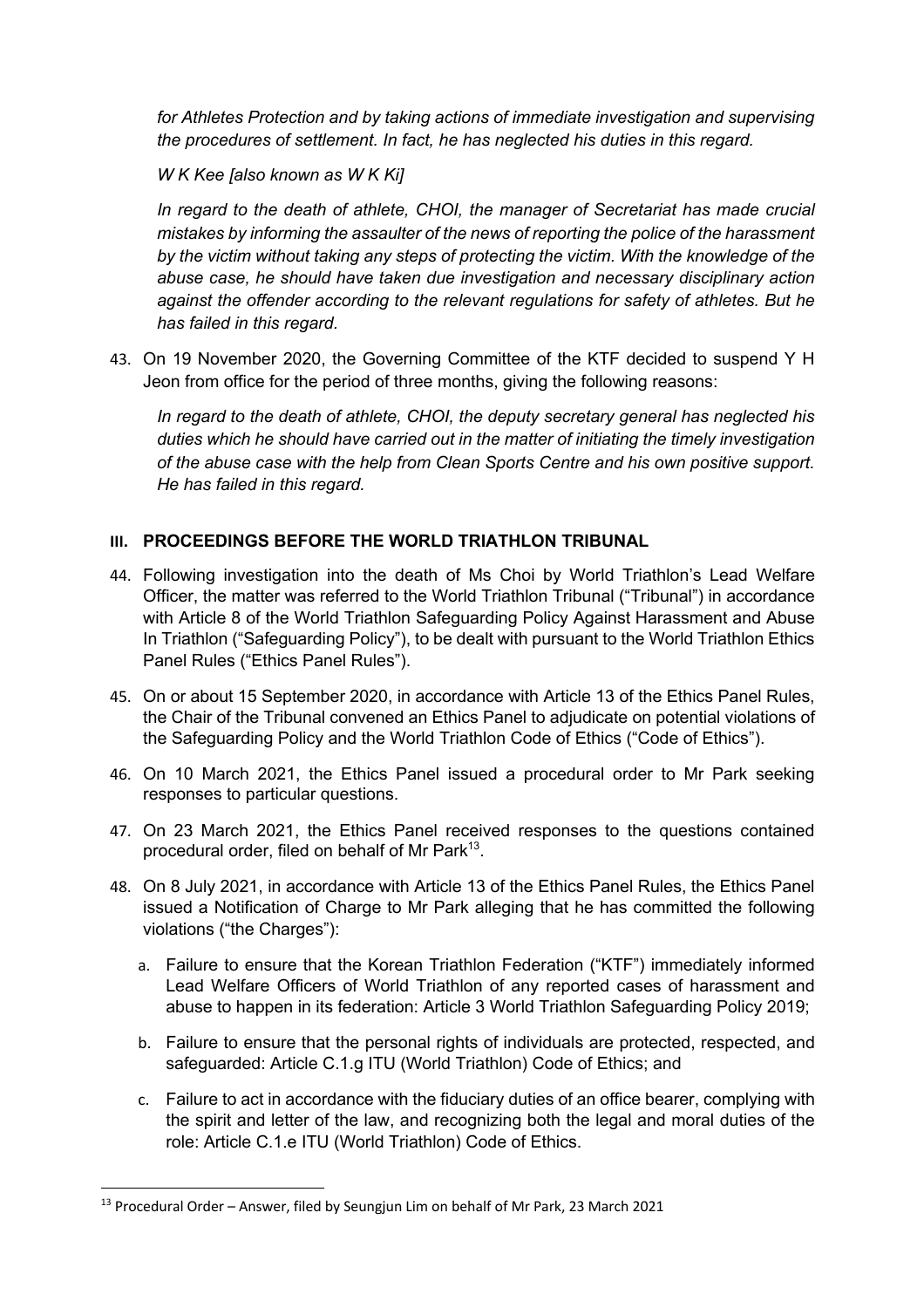- 49. The Notification of Charge informed Mr Park that any written submissions he wished to make in response to the Charges must be received by the Ethics Panel within fourteen days of receipt of the Notification.
- 50. By an email to the Ethics Panel dated 19 July 2021, Mr Park confirmed receipt of the Notification of Charge and requested an extension of time to file submissions until 22 August 2021.
- 51. By an email to Mr Park dated 20 July 2021, the Ethics Panel agreed to Mr Park's request for an extension of time until 22 August 2021 to receive his submissions.
- 52. On 22 August 2021, the Ethics Panel received Mr Park's submissions, filed on his behalf by Kim & Chang Solicitors<sup>14</sup>.
- 53. By a letter to Mr Park's solicitors, Kim & Chang, dated 17 September 2021, the Ethics Panel informed Mr Park:
	- a. (in accordance with Article 17 of the Ethics Panel Rules) it proposes to commence deliberating on the charges on 1 October 2021 and reach a decision without a hearing, unless Mr Park requests it; and
	- b. Mr Park may file any final submissions or witness statements before 1 October 2021.
- 54. By an email dated 29 September 2021, Kim & Chang informed the Ethics Panel that Mr Park does not request a hearing and intends to file witness statements before 1 October 2021.
- 55. By an email dated 1 October 2021, Kim & Chang Solicitors requested an extension of time until 8 October 2021 to file witness statements on behalf of Mr Park, which the Ethics Panel agreed to by email dated 4 October 2021.
- 56. On 8 October 2021, Kim & Chang, on behalf of Mr Park, filed a statement of Mr Park<sup>15</sup> and the following witness statements:
	- a. Statement of Mr Youngyoul Lee, former Director of Sports of the Ministry of Culture, Sports and Tourism, 1 October 2021;
	- b. Statement of Mr Chul-geun Park, Deputy Secretary General of the KSOC; and
	- c. Statement of Mr Jae-keun Lee, former Secretary General of the KTF.

#### **IV. LEGAL ANALYSIS**

#### **A. JURISDICTION**

- 57. The World Triathlon Tribunal has jurisdiction over this matter under:
	- Article 50.7 of the World Triathlon Constitution ("*Constitution*"), which provides that: *"A panel or a Single Judge is responsible to handle and decide on all cases brought before the Tribunal in accordance with the Constitution, Rules, Regulations and Codes. Ethical issues shall be handled and decided exclusively by an Ethical Panel, not by a Single Judge."*

<sup>&</sup>lt;sup>14</sup> Kim & Chang Solicitors, Response to Notice of Charges, filed on behalf of Mr Justin Park, 22 August 2021

<sup>15</sup> Statement of Mr Justin Park, 7 October 2021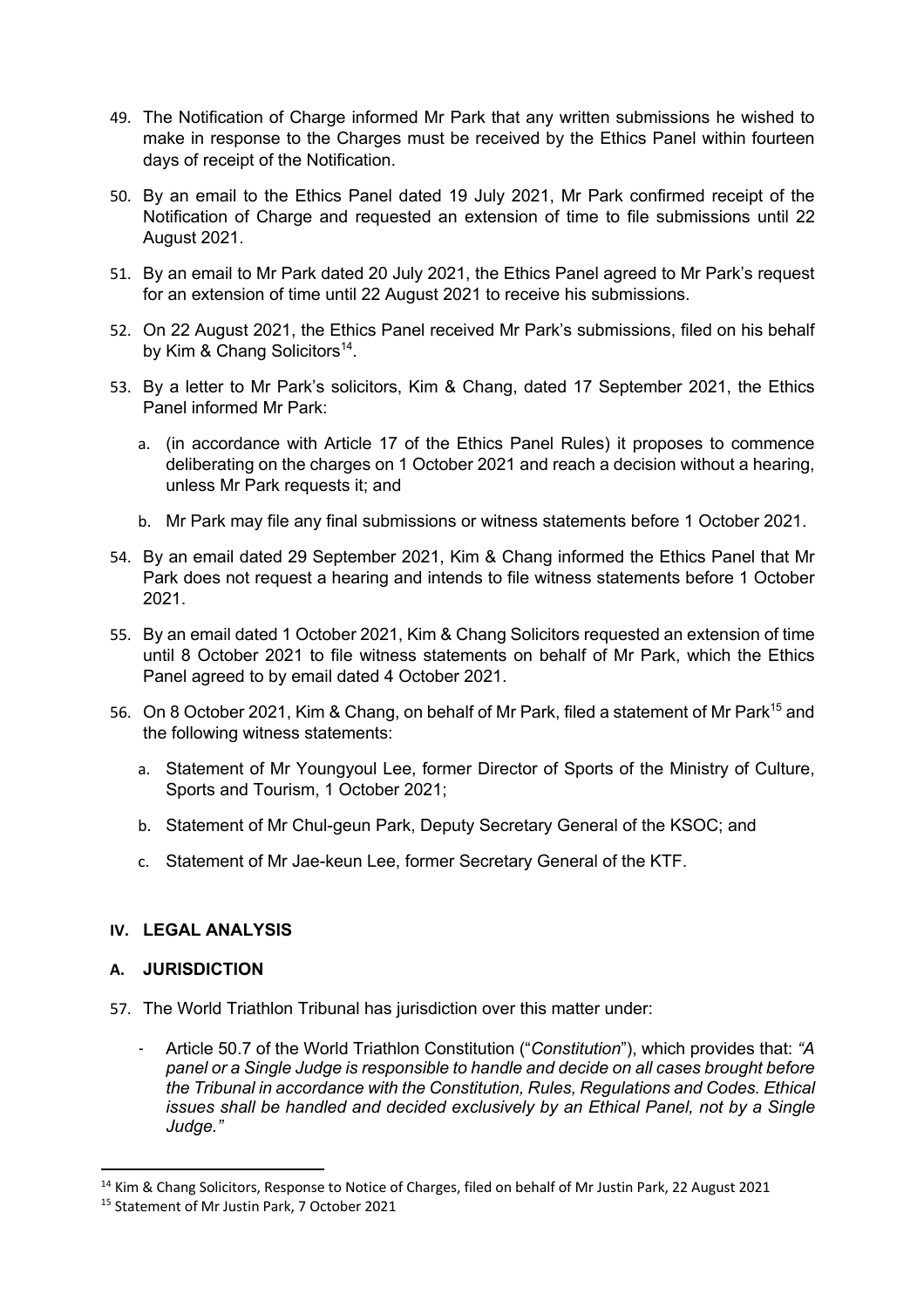- Article 8 of the Safeguarding Policy, which provides that "*In the event of Harassment and Abuse, as defined in section 2 of this Policy, the Ethical Panel of the World Triathlon Tribunal will be the only relevant body in order to take sanctions to punish any kind of infraction of the World Triathlon Safeguarding Policy";*
- Article I of the Code of Ethics, which provides that *"Any interested party shall bring any breach of this Code and its directions to the attention of the ITU Arbitration Tribunal, which will undertake an inquiry and may impose a sanction foreseen under the Procedures and rules of the Arbitration Tribunal";*
- The World Triathlon Ethics Panel Rules ("Ethics Panel Rules"), which state that *"The Ethics panel as a part of the Tribunal is an independent judicial body formed to adjudicate upon violations of the Code of Ethics, to impose sanctions for violations of the Code of Ethics".*
- 58. Based on these provisions, the Ethics Panel has jurisdiction to adjudicate upon the Charges and determine any sanctions.

#### **B. APPLICABLE LAW**

- 59. Pursuant to Article 63 of the Constitution, "The governing law of World Triathlon shall be Swiss law". Article 1 of the DR states that "These rules set out the applicable procedure before the ITU, within the limitations of Swiss law".
- 60. As set out in paragraph 57 above, the World Triathlon Ethics Panel has power to adjudicate upon and impose sanctions for violations of the Safeguarding Policy and the Code of Ethics.

#### **C. SCOPE OF PANEL'S REVIEW**

- 61. Pursuant to Paragraph B of the Ethics Panel Rules, *The Chair of the Tribunal* [and therefore the appointed Panel] *shall have the following powers under the Code:*
	- *ii. to adjudicate whether violations of the Code have been committed, (other than violations of the Anti-Doping Rules);*
	- *iii. to determine for each proceeding:*
		- *a) its procedure is in accordance with the Procedural Rules; and*
		- *b) any other procedural matters that are not set out in the Procedural Rules, in accordance with the rules of natural justice;*
	- *vii. to impose sanctions for violation of the Code.*
- 62. Article 11 of the Ethics Panel Rules provides as follows:

#### *Types of evidence*

- *1. The Ethics Panel shall not be bound by rules governing the admissibility of evidence. Facts relating to a violation of the Code may be established by any means deemed by the "Panel" hearing the case to be reliable.*
- *2. Types of proof evidence shall include: the investigator's report and other form of evidence such as admissions, documents, oral evidence, video or audio evidence,*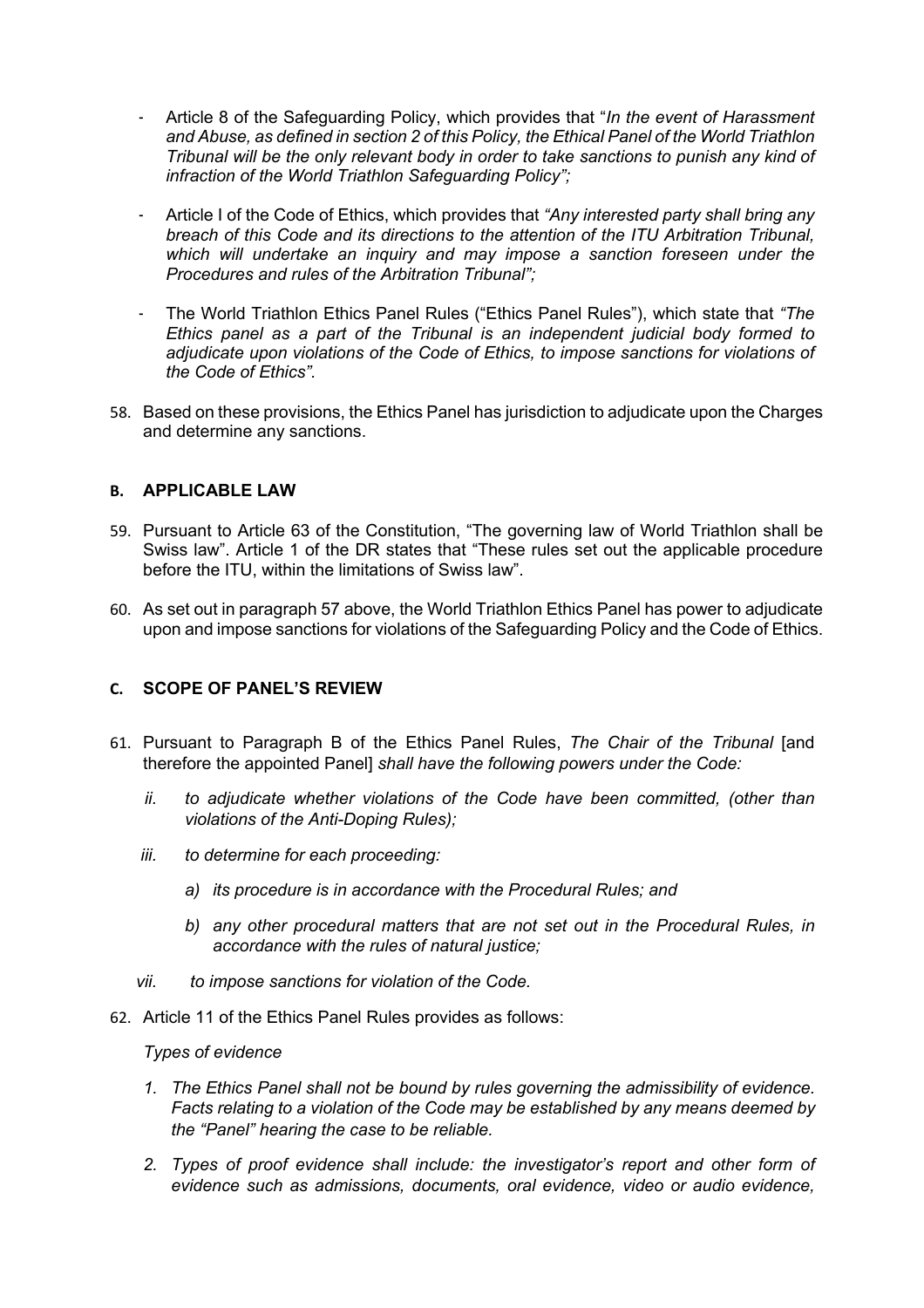*evidence based on electronic media in any form and any such other form of proof as the Panel may deem to be reliable.*

#### *Inadmissible evidence*

*3. Evidence that obviously does not serve to establish relevant facts shall be rejected.*

#### *Evaluation evidence*

- *4. The Panel shall have the sole discretion regarding evaluation of the evidence.*
- *5. The Panel shall have the sole discretion to accept any facts established by a decision of a court or professional disciplinary tribunal of competent jurisdiction, which is not subject of a pending appeal, as irrefutable evidence against the parties to whom the decision pertained of those facts.*
- *6. The Panel may draw an inference adverse to a party if the party, after a reasonable request to attend a hearing, answer specific questions or otherwise provide evidence, refuses to do so.*

#### *Standard of Proof*

- *7. The standard of proof in all cases shall be determined on a sliding scale from, at minimum, a mere balance of probability (for the least serious violation) up to proof beyond a reasonable doubt (for the most serious violation). The Panel shall determine the applicable standard of proof in each case.*
- 63. Having regard to Article 11 of the Ethics Panel Rules, the Ethics Panel has full power to determine its procedure, determine the admissibility of evidence and evaluate the evidence.
- 64. Having regard to the seriousness of the alleged violations, in accordance with Article 11.7 of the Ethics Panel Rules, the Ethics Panel determines that the applicable standard of proof shall be 'a comfortable satisfaction', being greater than a mere balance of probability but less than proof beyond reasonable doubt.

#### **D. ALLEGED ACTS AND OMISSIONS RELIED UPON IN SUPPORT OF THE CHARGES**

65. The Notification of Charge gave details of the alleged acts and omissions relied upon in support of the Charges as follows:

*a. In February 2020 you were informed by KTF Secretary General Jaekeun Lee that triathlete Suk-Hyeon Choi had filed a complaint (on 10 February 2020) with the Gyeongju Police against Dohwan Kim, her Gyeongju City Team coach and other team members alleging harassment, abuse and violence.* 

*b. In violation of Article 3 of the World Triathlon Safeguarding Policy 2019, the Korean Triathlon Federation failed to immediately inform World Triathlon Lead Welfare Officers of the harassment and abuse of triathlete Suk-Hyeon Choi, and in fact, never did so prior to her death, on or about 26 June 2020.* 

*c. On about 10 February 2020, KTF manager of business operations, Woo-Kyong Ki, made contact with the alleged abuser, coach Dohwan Kim, who denied the allegations. No attempt was made to contact the alleged victim, and by disclosing the allegations to the alleged abuser, including that the alleged victim had filed a complaint against Kim*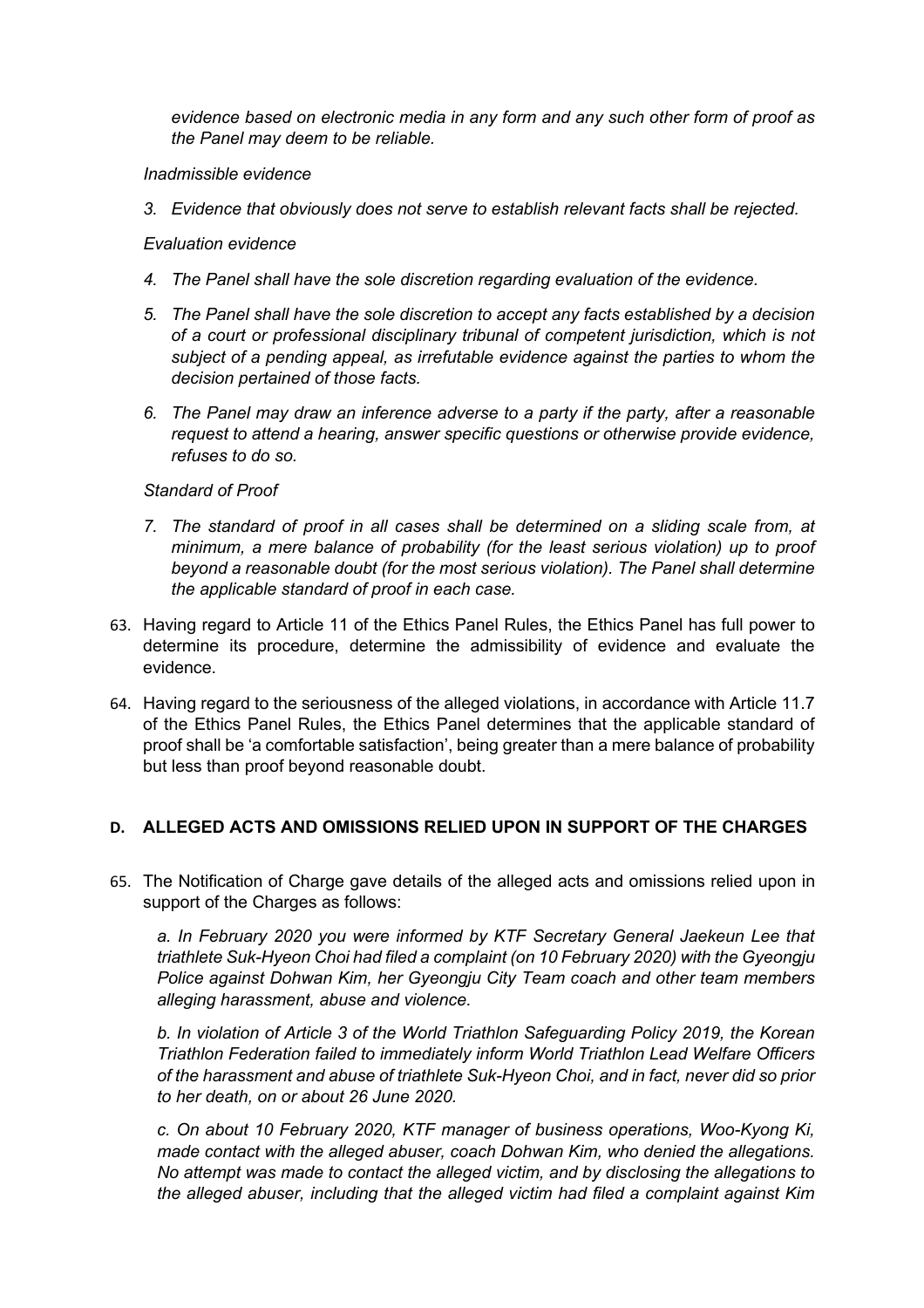*with the Gyeongju Police, the alleged victim was placed at further risk of harm.* 

*d. Notwithstanding the gravity of the allegations of harassment and abuse and the ongoing risk to the alleged victim, you and the KTF failed in February 2020 to comply with Article 39 of the regulations of the KTF Sports Fairness Committee, to undertake an immediate investigation, and to 'quarantine' or protect the alleged victim in the interim.* 

*e. On 23 March 2020, Mr Yoo, former KTF vice president, met KTF Secretary General Jaegun Lee and KTF manager of business operations, Mr Woo-Kyong Ki, and confirmed the allegations of harassment and abuse that he had heard directly from the alleged victim's father, and recommended that the KTF should undertake an immediate investigation.* 

*f. In April 2020, you were informed by KTF Secretary General Jaegun Lee that triathlete Suk-Hyeon Choi had filed a formal complaint (on 8 April 2020) with the Clean Sports Centre, a body of the Korea Sports and Olympic Committee, detailing the harassment and abuse she suffered.* 

*g. When asked by this Ethics Panel in March 2021 what steps were then taken by you and/or the KTF executive board to investigate the matter, you stated merely that the Clean Sports Center, an external body, was conducting an investigation.* 

*h. When asked by this Ethics Panel in March 2021 what oversight and control you and/or the KTF executive board exerted over the Clean Sport Centre's investigations, you stated merely that the KTF was in a position to cooperate.* 

*i. On 22 June 2020, when Suk-hyeon Choi through her lawyer filed a petition directly with the KTF in accordance with Article 17 of the Regulations of the KTF Protection of Athletes Committee, you and the KTF again failed to investigate, as required by those regulations, and merely passed the petition to the Clean Sports Center (see paragraph d of the findings of the Korean Ministry of Culture, Sports & Tourism in its 'Notification of Request to Censure'). j. On or about 26 June 2020, Suk-Hyeon Choi took her own life.* 

*k. On 16 July 2020, you told the World Triathlon Executive Board that you (the KTF) had "failed to protect the victim" and that the events leading to death of Suk-hyeon Choi had resulted from "a total system failure", a system over which you presided as president of the KTF.* 

*l. On 22 July 2020, you and four others were called to attend a hearing into the matter at the National Assembly of Korea.* 

*m. On 24 July 2020, you resigned your positions as president of the KTF and as an executive board member of the Korea Sports and Olympic Committee, thereby avoiding the possibility of dismissal, following subsequent investigations.* 

*n. However, you have not resigned from your positions as president of Asia Triathlon, as an executive board member of World Triathlon and as a member of the World Triathlon Equity, Diversity and Inclusion Commission and the World Triathlon Development Commission.* 

*o. The Korean Triathlon Federation did not, at the relevant time, and still does not have its own safeguarding policy.* 

*p. Having regard to the above, your conduct in this matter constitutes:*

*i. an abject failure to ensure that the personal rights of KTF member Suk-Hyeon Choi*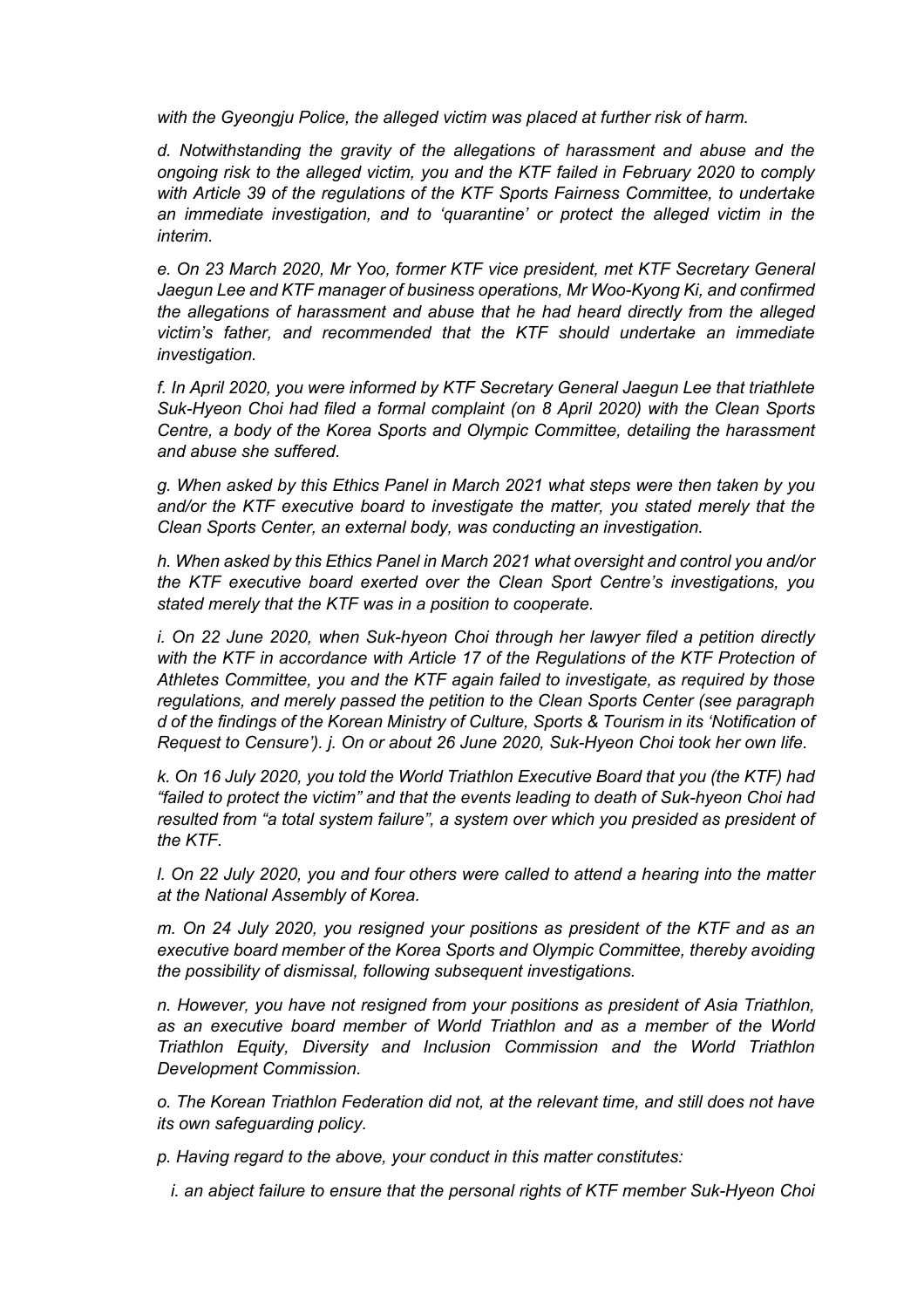*were protected, respected, and safeguarded; and* 

*ii. failure to act in accordance with the fiduciary duties of your office as president of the KTF, failure to comply with the KTF's own regulations, and failure to act in accordance with both the legal and moral duties you owe to all members of the KTF.* 

#### **E. CHARGE 1**

**Failure to ensure that the Korean Triathlon Federation ("KTF") immediately informed Lead Welfare Officers of World Triathlon of any reported cases of harassment and abuse to happen in its federation:** *Article 3 World Triathlon Safeguarding Policy 2019*

- 66. As stated above, the KTF failed to immediately inform World Triathlon Lead Welfare Officers of the harassment and abuse of triathlete Suk-Hyeon Choi, and in fact, never did so prior to her death, on or about 26 June 2020.
- 67. Mr Park was personally informed of the alleged harassment and abuse by J K Lee on 14 February 2020.
- 68. The submissions filed on behalf of Mr Park claim that this was the first time that the KTF had encountered a situation implicating the World Triathlon Safeguarding Policy 2019 and they were not certain at what stage and under what circumstances WT had to be informed.
- 69. However, the obligation to immediately inform World Triathlon Lead Welfare Officers is expressed in clear and unequivocal terms in Article 3 of the Safeguarding Policy, as follows:

*Each National Federation must immediately inform Lead Welfare Officers of any reported cases of Harassment and Abuse to happen in their federation. If needed or requested, Lead Welfare Officers could assist the National Federation in the different phases of the procedure.*

- 70. It was also submitted that as the KTF presidency is not a full-time position he must realistically rely on the KTF Secretary General to manage day-to-day operations and executions as well as must respect the boundaries of duty delegations, and that in the circumstances Mr Park did all that could be reasonably expected for a person in his position to ensure that all applicable procedures, protocols and regulations were complied with.
- 71. In the Ethics Panel's opinion, the allegations of harassment and abuse of Ms Choi were of significantly greater importance than day-to-day operations, and a matter in which the KTF president was bound to have direct involvement.
- 72. Further, having regard to Mr Park's positions as a member of the executive board of World Triathlon, President of Asia Triathlon and a member of two World Triathlon committees, it is likely that Mr Park had a better understanding of the KTF's obligations under World Triathlon rules, regulations and codes than anyone else within the KTF.
- 73. Also, having regard to Mr Park's close and frequent contacts with World Triathlon as an executive board member and committee member, the Ethics Panel considers that he would likely have had ample opportunity to report the matter since it first came to his attention on 14 February 2020.
- 74. In the circumstances, the Ethics Panel considers that Mr Park's failure to ensure that the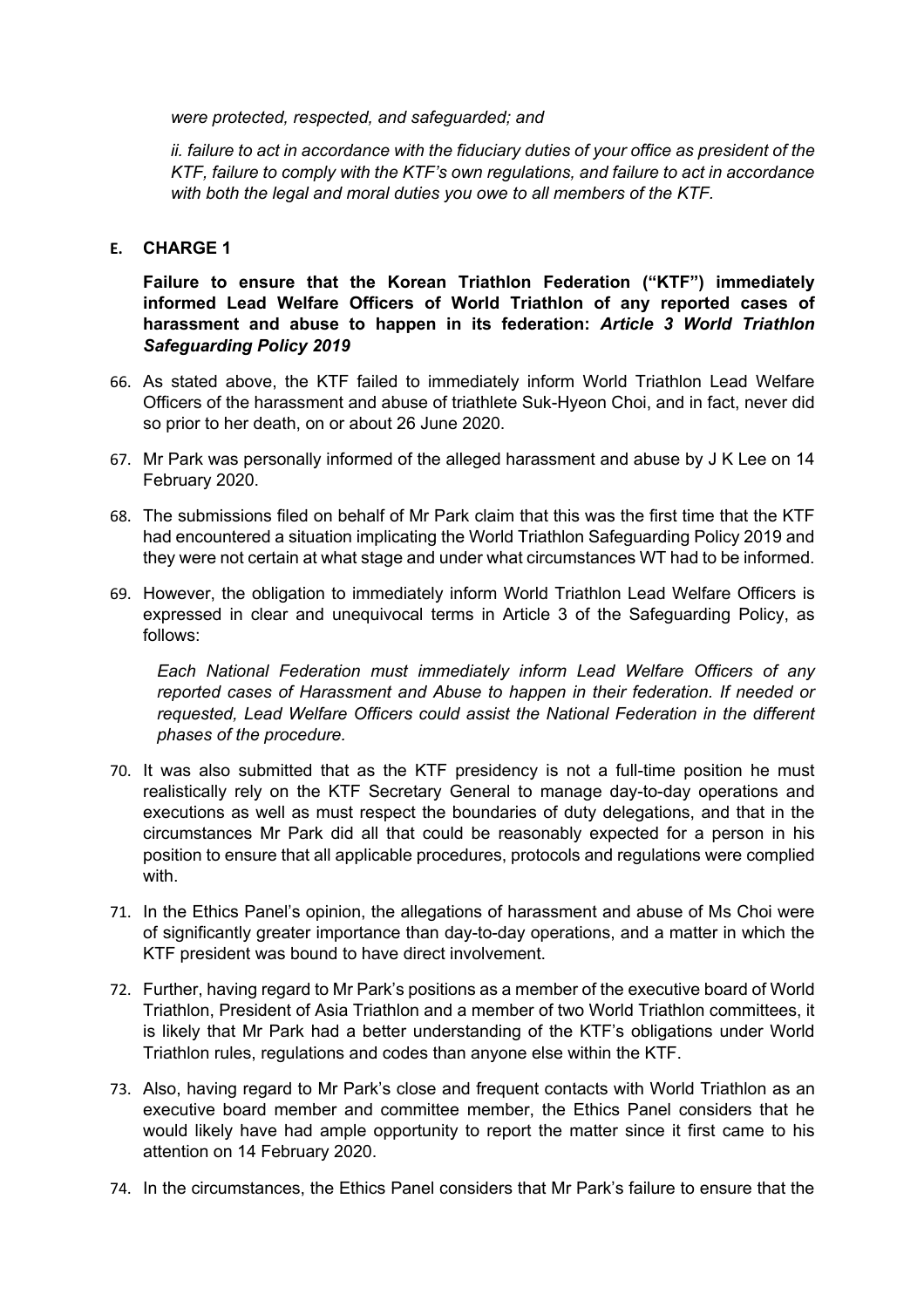KTF immediately informed Lead Welfare Officers of World Triathlon of the allegations of harassment and abuse of Ms Choi when they were brought to his attention on 14 February 2020, or at any time prior to Ms Choi's death over four months later, cannot be considered as being "immediately informed" and thus the Panel is comfortably satisfied that this constitutes a violation of Article 3 of the Safeguarding Policy.

#### **F. CHARGE 2**

#### **Failure to ensure that the personal rights of individuals are protected, respected, and safeguarded:** *Article C.1.g World Triathlon Code of Ethics*

- 75. As stated above, Mr Park is charged with failing to ensure that the KTF complied with Article 39 of the regulations of the KTF Sports Fairness Committee, to undertake an immediate investigation, and to 'quarantine' or protect the alleged victim in the interim, after he was informed on 14 February 2020 of the allegations of harassment and abuse of Ms Choi.
- 76. The submissions filed on behalf of Mr Park claim that it was not reasonably necessary for the KTF to quarantine or protect Ms Choi in the circumstances that the matter had already been reported to Gyeongju Police, and Ms Choi had by then joined a different triathlon team and relocated to another city.
- 77. The Ethics Panel considers that the obligation to protect a member of the KTF goes beyond being satisfied that the member is no longer within physical reach of the persons who are alleged to have harassed and abused them.
- 78. First, physical separation does not prevent continued harassment and abuse in communications, and in social media. When W K Ki contacted Coach Kim on 12 February 2020 and informed him of Ms Choi's allegations, the KTF had in effect put Ms Choi at risk of further harm. Mr Park's submissions acknowledge that W K Ki's conduct was reckless, and that he has subsequently been sanctioned for it.
- 79. Mr Park cannot be held responsible for W K Ki's contact with Coach Kim as it occurred before he was informed of Ms Choi's allegations. However, on 14 February 2020, when he was informed of Ms Choi's allegations and W K Ki's contact with Coach Kim, the KTF's obligation to contact Ms Choi (and Mr Park's duty to ensure it) to determine whether she was suffering continued harassment and abuse was heightened.
- 80. The Ethics Panel also considers that the KTF's duty to protect its members obliges it to have regard for their mental wellbeing and provide support in circumstances of alleged harassment and abuse.
- 81. In the above circumstances, the Ethics Panel considers that the KTF's failure to make contact with Ms Choi at this time (and Mr Park's failure to ensure it) constitutes a violation of the obligation in Article C.1.g World Triathlon Code of Ethics to ensure that the personal rights of individuals are protected, respected, and safeguarded.
- 82. The submissions filed on behalf of Mr Park claim that it was consistent with the KTF's regulations that the allegations were referred to the KSOC and that the KTF did not undertake its own investigation.
- 83. On 12 February 2020, J K Lee referred the allegations of harassment and abuse of Ms Choi to the KSOC Sports Human Rights Center, relying upon the advice from KSOC Advisor Mr Moon that Gyeongju Sports Council, the organization that Ms Choi had been affiliated with, had authority to investigate the matter. It is noted that Y H Jeon was of the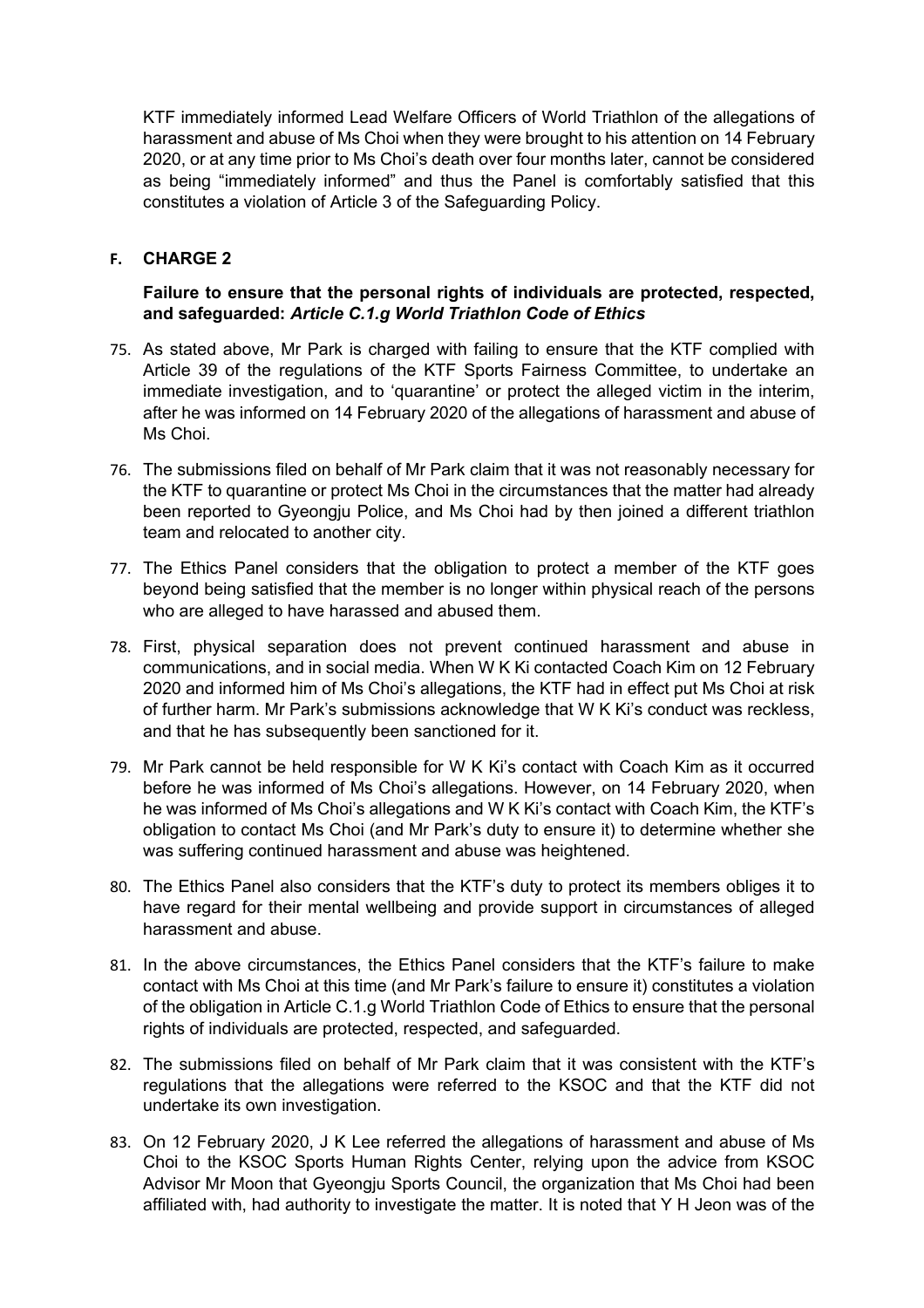opinion that the KTF should undertake an investigation, but ultimately it was agreed to refer the matter to the KSOC Sports Human Rights Center<sup>16</sup>.

84. Mr Park submits that under the regulations governing the KTF, it lacked the jurisdiction to conduct any direct or independent investigation of the matter at this time<sup>17</sup>. The Ethics Panel does not accept this submission. Article 15 of the KTF Protection of the Athletes Committee Regulations provides as follows:

① *In case an athlete suffers violence, including physical assault/abuse and verbal abuse, or sexual violence at the hands of a coach or another athlete, the victim athlete or a person or organization that is aware of the situation may report the matter to the Rights Center established and operated by the KTF under their real name.*

② *With respect to any reports received pursuant to Paragraph* ①*, the competent committee shall immediately begin an investigation. However, an investigation may not be carried out if the report was filed anonymously or under a false name or the details of the report are acknowledged to be clearly false or groundless.*

③ *Even though no report has been filed, the competent committee has the authority to carry out an investigation on ex officio basis and take the necessary measures if it is deemed that there is substantial evidence to believe that the rights and interests of an athlete have been infringed (by violence or sexual violence) and that it is a serious case.*

⑦ *The Committee shall investigate the facts and take action within two (2) weeks from the date of receiving the report on infringement of rights and interests of an athlete through written investigation, summons for direct investigation, or local field investigation by the Committee.*

- 85. In the circumstances that Ms Choi was a member of the KTF, the Ethics Panel considers that article 15 of the KTF Protection of the Athletes Committee Regulations provides power for the KTF to undertake an investigation. Having regard to the seriousness of the allegations, in the Ethics Panel's view, article 15 constitutes an obligation for the KTF to immediately undertake its own investigation instead of referring the matter to another body. The Ethics Panel considers that the KTF's failure to immediately undertake an investigation in accordance with its own regulations, and Mr Park's failure to ensure compliance with those regulations, constitutes a violation of Article C.1.g World Triathlon Code of Ethics.
- 86. The Ethics Panel considers that the KTF's power and obligation to immediately undertake an investigation is supported by Article 39(2) of the KTF Sports Fairness Committee Regulations, which provides:

*Notwithstanding Paragraph (1)* [investigation after referral from the KSOC], *where it is determined that the infringement of the rights and interests is serious or urgently needs to be investigated and remedied, the KSOC may directly investigate and take remedial measures.*

87. In the circumstances, contrary to the submissions filed on behalf of Mr Park that the KTF complied with its own regulations to refer the matter to the KSOC, the Ethics Panel finds that the KTF failed to comply with its own regulations to immediately undertake an investigation.

<sup>&</sup>lt;sup>16</sup> A Notification of Request to Censure by the Ministry of Culture, Sports & Tourism of the Korean Government, August 2020

<sup>&</sup>lt;sup>17</sup> Statement of Mr Justin Park, 7 October 2021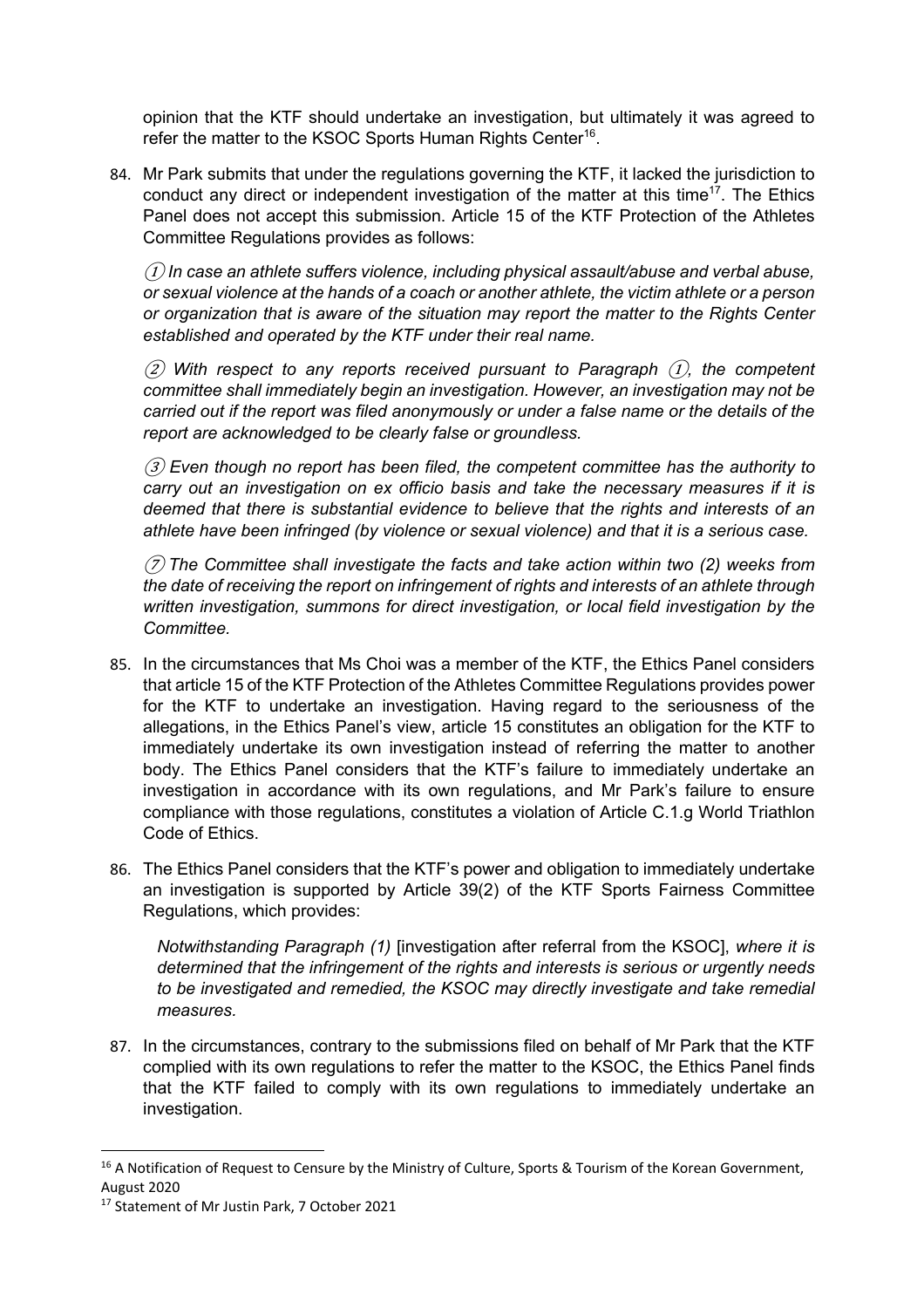- 88. As noted in paragraph 18 above, on 8 April 2020 Ms Choi filed a complaint with the KSOC CSC. On 9 April 2020 the KSOC CSC provided a copy of the complaint to the KTF, and on the same day J K Lee, W K Ki and Y H Jeon agreed with the KSOC CSC that the complaint should be investigated.
- 89. Mr Park further submits that after Ms Choi's complaint was filed with the KSOC CSC, it was consistent with Article 39(2) of the KTF Sports Fairness Committee Regulations and Article 17 of the KTF Protection of Athletes Committee Regulations that the KSOC CSC undertake and direct the investigation.
- 90. First, in the Ethics Panel's view, the question of whether it was proper for the KSOC CSC and not the KTF to now undertake the investigation is otiose, having regard to the Ethics Panel's finding that the KTF should have immediately undertaken an investigation on or about 14 February 2020.
- 91. However, it appears that on 9 April 2020 the KSOC CSC asserted its authority to direct the investigation (ostensibly in accordance with Article 39(2) of the KSOC Sports Fairness Committee Regulations and consistent with Article 39(2) of the KTF Sports Fairness Committee Regulations).
- 92. In accordance with Article 13 of the KSOC Clean Sports Center Operational Regulations the roles for the investigation should be (and in fact were) divided between the KSOC CSC and the KTF. This cooperative investigation also appears to be broadly consistent with article 16 of the KTF Protection of Athletes Committee Regulations.
- 93. As noted in paragraph 21 above, the KSOC CSC investigator was to direct the investigation and Y H Jeon of the KTF was to be responsible for obtaining all evidence, including taking statements from Ms Choi and Coach Kim. However, Y H Jeon failed to make any attempt to contact Ms Choi until 26 April 2020, which may have constituted a violation of article 13 of the KSOC Clean Sports Center Operational Regulations<sup>18</sup>.
- 94. Considering that the KTF had become aware of the serious allegations of harassment and abuse of Ms Choi on 12 February 2020, now that the KTF was finally investigating the matter in cooperation with the KSOC CSC, Y H Jeon's failure to attempt to contact Ms Choi until 26 April 2020 constituted an unacceptable delay.
- 95. The submissions filed on behalf of Mr Park claim that by giving instructions that the KTF should comply with all regulations and cooperate with the KSOC CSC he has done all that could reasonably be expected for a person in his position.
- 96. Swiss law recognizes that a board of directors has an inalienable duty to do more than merely give instructions to executives. The board has a duty to provide overall supervision of the persons entrusted with managing the entity, in particular with regard to compliance with the law, articles of association, operational regulations and directives<sup>19</sup>.
- 97. The Ethics Panel considers that having regard to the seriousness of the allegations and the delays to this point in investigating them, the President of the KTF had a duty to ensure (and not merely to instruct) that all applicable procedures, protocols and regulations were complied with.
- 98. As noted in paragraphs 24 to 27 above, between 26 April 2020 and 29 May 2020, the KTF

<sup>&</sup>lt;sup>18</sup> A Notification of Request to Censure by the Ministry of Culture, Sports & Tourism of the Korean Government, August 2020

<sup>&</sup>lt;sup>19</sup> Swiss Civil Code, Part 5: Code of Obligations, art. 716 § 5.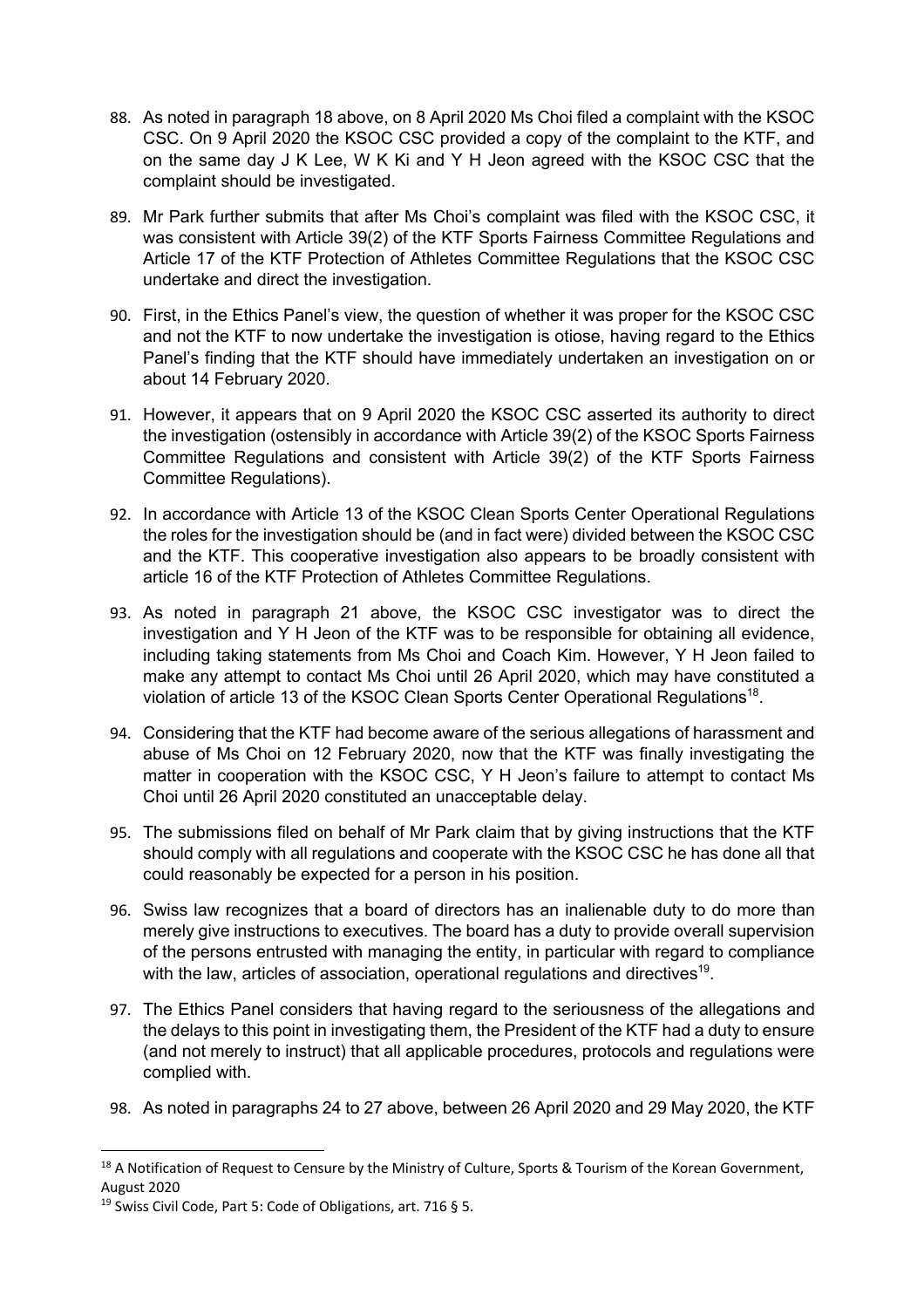received a copy of the Ms Choi's report filed with Gyeongju police and all supporting evidentiary materials and affidavits. In the circumstances, by 29 May 2020 the KSOC CSC and the KTF had the materials they needed to promptly advance the investigation.

- 99. As noted in paragraph 30 above, with the KSOC CSC / KTF investigation's failure to reach a conclusion, on 22 June 2020, Ms Choi's lawyer filed a disciplinary petition on her behalf directly with the KTF, demanding that the KTF take disciplinary action against the alleged offenders pursuant to Article 17 of the KTF Protection of Athletes Committee Regulations.
- 100. On 23 June 2020, notwithstanding the advice of the Chairman of the KTF Sports Fairness Committee that the KTF could now directly investigate pursuant to the KTF Sports Fairness Committee Regulations, (and in the Ethics Panel's view, also pursuant to articles 15 and 16 of the KTF Protection of Athletes Committee Regulations), the KTF did not initiate independent investigation by the KTF but instead referred Ms Choi's petition of 22 June 2020 back to the KSOC CSC<sup>20</sup>
- 101. The submissions filed on behalf of Mr Park claim that at this time the KSOC CSC once again asserted its jurisdiction to lead the investigation. As noted above, the Sports Ministry Findings contradict this, in that it was the KTF's decision to refer the matter back to the KSOC CSC instead of undertaking its own investigation, notwithstanding the Chairman of the KTF Sports Fairness Committee's advice that it was empowered to do so.
- 102. The submissions for Mr Park further claim that even after Ms Choi's petition had been filed directly with the KTF, the KSOC could override the KTF's jurisdiction pursuant to Article 16 of the KTF Protection of Athletes Committee Regulations. The Ethics Panel does not accept this submission. In the Ethics Panel's view:
	- a. Article 16(1) of the KTF Protection of Athletes Committee Regulations states explicitly that for infringement of the rights and interests of athletes, the KTF shall be the first instance investigation body and the KSOC shall be the second instance investigation body; and
	- b. Article 16(3) of the KTF Protection of Athletes Committee Regulations provides that Committee with power to directly investigate, notwithstanding prior referral of the matter to the KSOC.
- 103. Whilst Ms Choi's death came only four days later, the Ethics Panel does not accept Mr Park's submission that it occurred before the KTF could take any meaningful action<sup>21</sup>, in the circumstances that it failed to immediately undertake its own investigation when the chairman of its own KTF Sports Fairness Committee advised (and its own rules provided) that it could do so.
- 104. In the circumstances that Ms Choi's petition had been filed directly with the KTF in frustration at the failure of the KSOC / KTF investigation to reach any conclusions, the Ethics Panel considers that by failing to make contact with her at this time, the KTF and Mr Park have demonstrated substantial disregard for the wellbeing of its member.
- 105. In contradiction to Kim & Chang's submissions that Mr Park and the KTF had not failed to protect Ms Choi, the Ethics Panel notes Mr Park's statement to the World Triathlon executive board referred to in paragraph 65 above made more contemporaneously with the events on 16 July 2020, that the KTF had "failed to protect the victim" and that the

<sup>&</sup>lt;sup>20</sup> A Notification of Request to Censure by the Ministry of Culture, Sports & Tourism of the Korean Government, August 2020

<sup>&</sup>lt;sup>21</sup> Statement of Mr Justin Park, 7 October 2021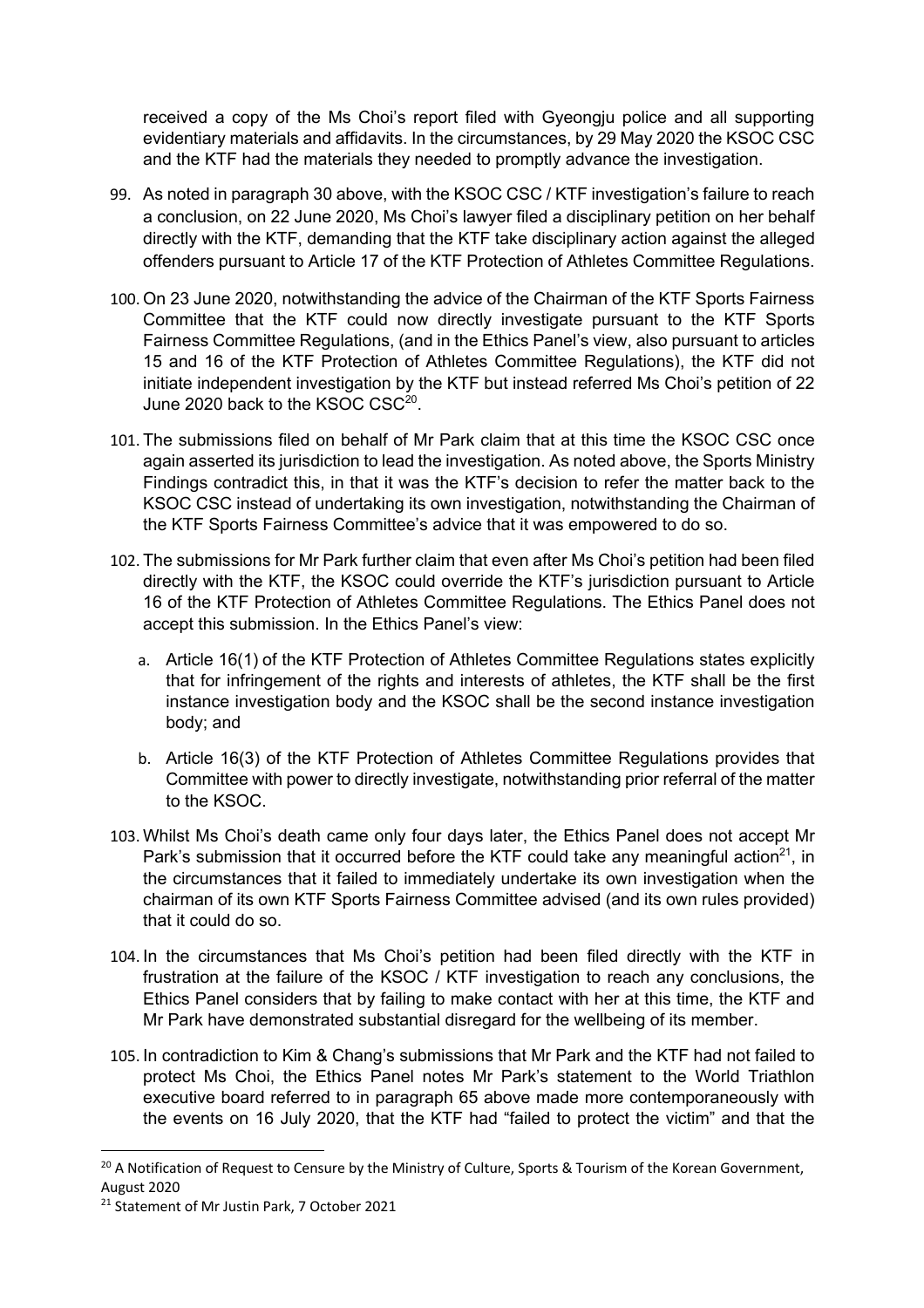events leading to death of Suk-hyeon Choi had resulted from "a total system failure", a system over which Mr Park presided as president of the  $KTF^{22}$ .

106. Having regard to:

- a. the substantial evidence of Ms Choi's harassment and abuse now in the possession of Mr Park and the KTF;
- b. the unwarranted delays of the KSOC CSC / KTF investigation;
- c. Mr Park's failure to ensure that the KTF undertook its own independent investigation when its powers under the KTF Sports Fairness Committee Regulations and Protection of Athletes Committee Regulations enabled it to do so;
- d. Mr Park's failure to have regard for Ms Choi's wellbeing and ensure that the KTF made contact with her; and
- e. Mr Park's admission to the World Triathlon executive board that the KTF had failed to protect Ms Choi,

the Ethics Panel is comfortably satisfied that such conduct constitutes a violation of Article C.1.g World Triathlon Code of Ethics by failing to ensure that the personal rights of individuals are protected, respected, and safeguarded.

#### **G. CHARGE 3**

**Failure to act in accordance with the fiduciary duties of an office bearer, complying with the spirit and letter of the law, and recognizing both the legal and moral duties of the role: Article C.1.e ITU (World Triathlon) Code of Ethics.**

- 107. In considering whether Mr Park has violated this Article, the Ethics Panel has considered the scope and nature of the fiduciary duty of the President of the KTF in the circumstances of this matter.
- 108. The starting point is to identify the nature of a fiduciary duty generally. A fiduciary duty is a duty to act in good faith for the benefit of another. A fiduciary duty arises in the context of a fiduciary relationship, where the fiduciary has undertaken to act for or on behalf of, or in the best interests of another in the exercise of powers or discretions that will affect the other person.
- 109. It is well established under Swiss law that the members of a board of directors have a duty of care and loyalty, must perform their duties with all due diligence and safeguard the interests of the company in good faith for the benefit of its members<sup>23</sup>.
- 110. The primary responsibility of a sporting organization's board is one of trusteeship on behalf of its stakeholders (members). The board has a fiduciary duty to act in the interests of the members as a whole, including its legal duties to act in good faith and for a proper purpose, and to exercise due care and diligence $24$ .
- 111. According to the International Olympic Committee, those duties include to establish appropriate mechanisms to provide support and information to persons involved in an

<sup>&</sup>lt;sup>22</sup> Official Minutes of ITU Executive Board Meeting, 16 July, 2020, 14.00pm

<sup>&</sup>lt;sup>23</sup> Swiss Civil Code, Part 5: Code of Obligations, art. 717 § 1.

<sup>24</sup> See for instance Australian Sports Commission, *Sports Governance Principles*, March 2012, 6, 9.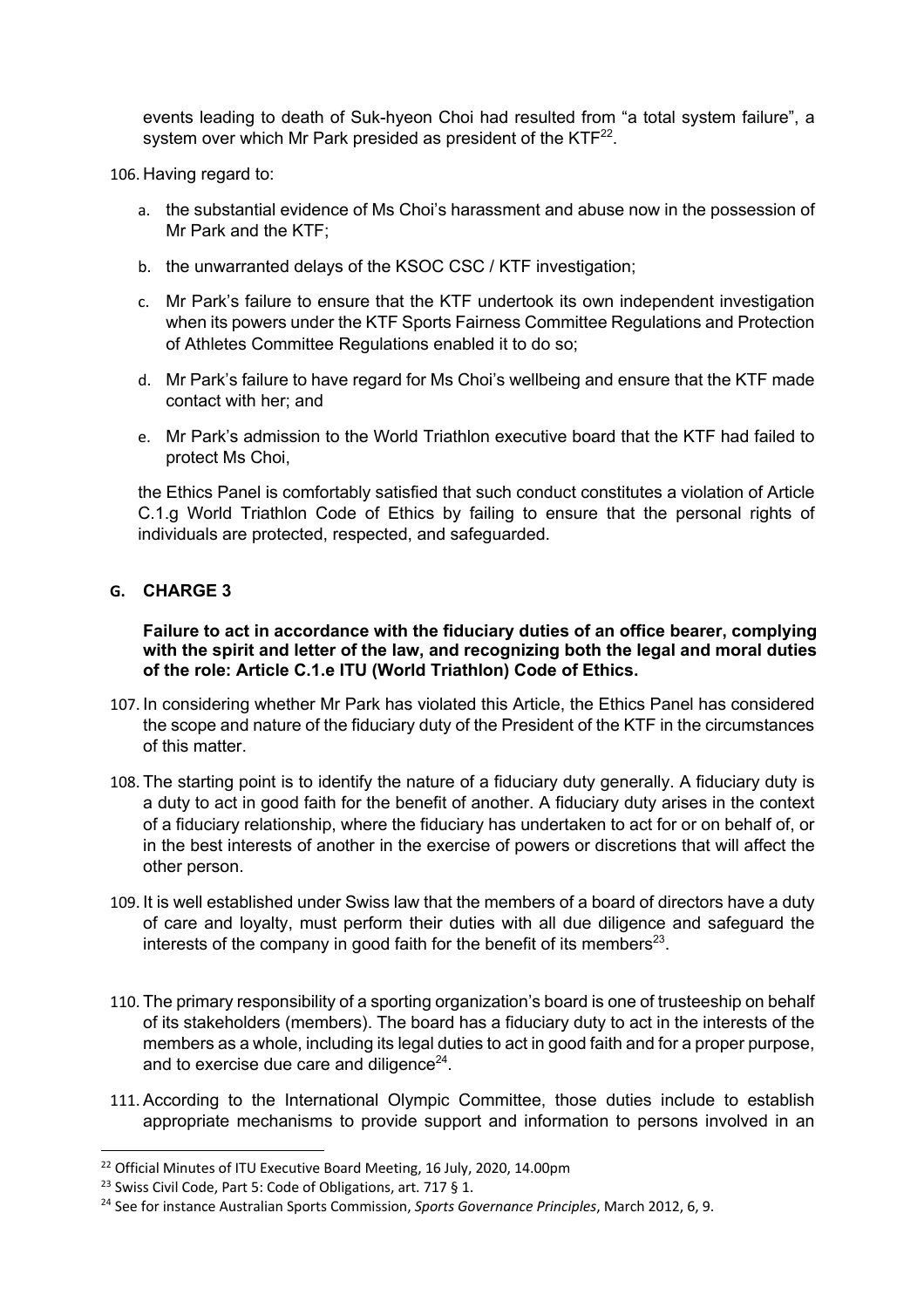alleged incident of harassment and abuse ("concerned persons") including the appointment of someone who is responsible for following up on all alleged incidents of harassment and abuse (e.g. a "Welfare/Support Officer")<sup>25</sup>.

112. These duties to members appear to be adopted by the KTF in its Protection of Athletes Committee Regulations. Article 2 (Purpose) provides that its purpose is to:

*contribute to the propagation of the Olympic spirit by creating a healthy sporting environment based on protection and promotion of the rights and interests of athletes and establishing an image of respected athletes through the cultivation of sportsmanship.*

- 113. In the submissions filed by Kim & Chang Solicitors on behalf of Mr Park, they submit that Mr Park, at all times, acted in accordance with the fiduciary duties of an office bearer, complying with the spirit and letter of the law, as well as recognized both the legal and moral duties of his role as President of the KTF<sup>26</sup>.
- 114. The Ethics Panel understands this claim to be based on Kim & Chang's submission that Mr Park did all that could be reasonably expected for a person in his position to ensure that all applicable procedures, protocols and regulations were complied with.
- 115. As noted above, the Ethics Panel does not accept this submission, finding that Mr Park failed in his duty to have a direct involvement in investigation of the serious allegations of Ms Choi's harassment and abuse in April 2020 after the investigations had already been delayed, and in June 2020 when the KTF failed to undertake its own investigations when by its own regulations empowered the KTF to do so.
- 116. The Ethics Panel considers that these failures are also reflected in Mr Park's response to the Ethics Panel's Procedural Order of 10 March 2021, which is annexed to this Decision as Annexure A. In Mr Park's response he fails to acknowledge any duty for personal involvement in the matter and limits the KTF's responsibility to merely cooperating with the KSOC CSC.
- 117. In his submissions, Mr Park explains that his responses:

*reflected my emotional state at the time, when I was feeling extremely sad and remorseful about the turn of events that ended up with a young athlete taking her own life. To be clear, these statements however were not, and should not be interpreted as, an admission of any legal culpability or liability.*

- 118. The Ethics Panel notes that Mr Park's responses were made more than twelve months after the events in question in response to the Ethics Panel's procedural order, after he had been informed that the matter had been referred to this Ethics Panel to determine whether there had been any violations of World Triathlon's Codes and Rules by any Member of World Triathlon.
- 119. Further, while Mr Park submits that these responses should not be taken as an admission of liability, he has not sought to vary or amend those responses.
- 120. Having regard to the above, the Ethics Panel finds that Mr Park's failure to have involvement with and take responsibility for the KTF's role in investigations of the alleged harassment and abuse of Ms Choi, and to ensure that the KTF undertook its own

<sup>&</sup>lt;sup>25</sup> IOC Guidelines for International Federations (IFs) And National Olympic Committees (NOCs) Related To Creating And Implementing A Policy To Safeguard Athletes From Harassment And Abuse In Sport, 2016.

<sup>&</sup>lt;sup>26</sup> Kim & Chang Solicitors, Response to Notice of Charges, filed on behalf of Mr Justin Park, 22 August 2021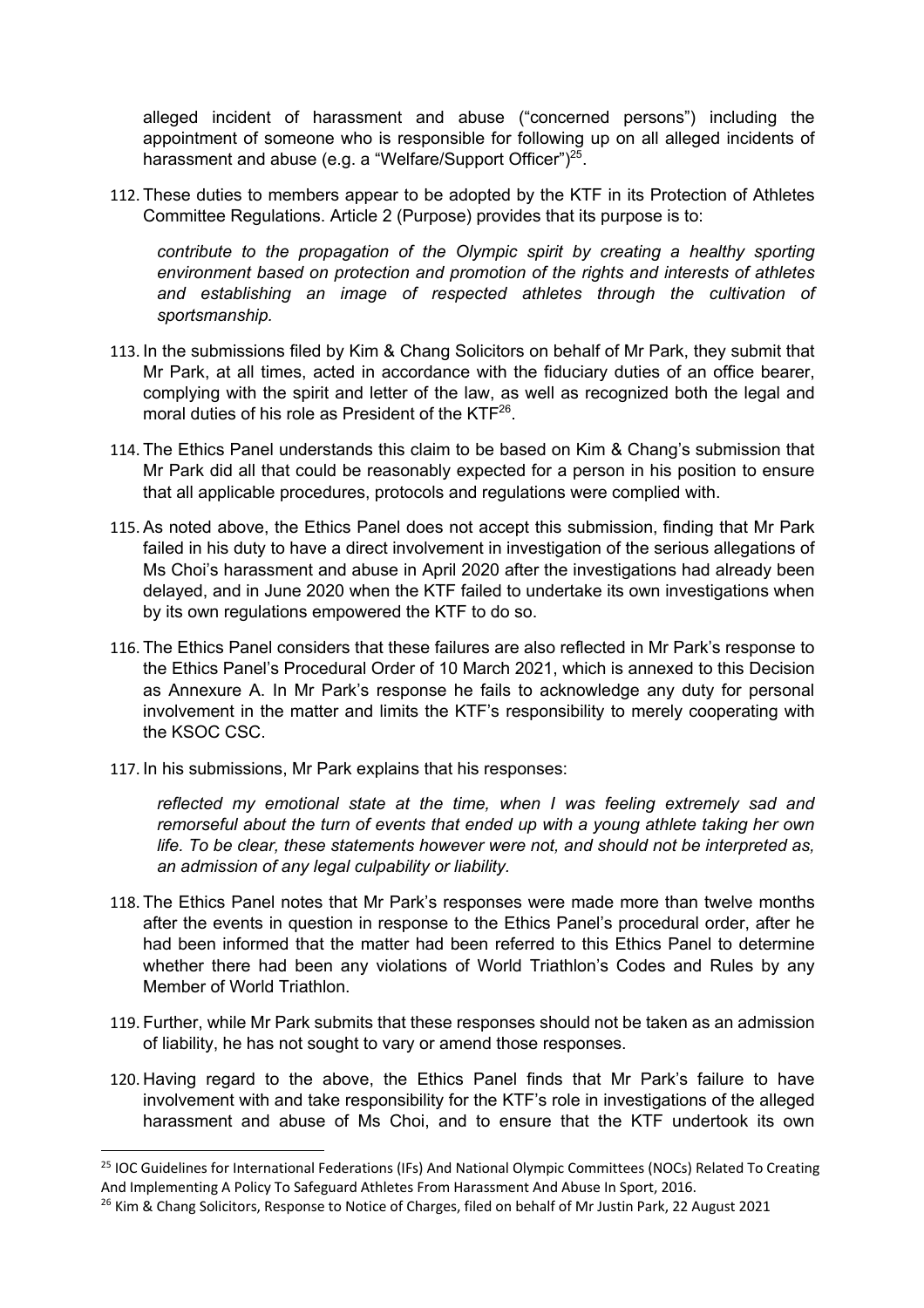investigations when permitted by its own regulations, constitutes a violation of his fiduciary duties pursuant to Article C.1.e ITU (World Triathlon) Code of Ethics.

- 121. The Ethics Panel also finds that over the full course of these events, the KTF's concern was (almost exclusively) for the investigation of the alleged harassment and abuse of Ms Choi and disciplinary action against those responsible. Mr Park, and the KTF generally demonstrated a complete disregard for the wellbeing of its member, Ms Choi. At every stage, the KTF failed to provide any support for Ms Choi, even after she was put at further risk by the KTF when on 12 February 2020 W K Ki improperly informed Coach Kim of Ms Choi's allegations against him.
- 122. The Ethics Panel is comfortably satisfied that, having regard to the seriousness of the allegations of harassment and abuse of Ms Choi, the failure of Mr Park to have regard for Ms Choi's wellbeing and to ensure that support was provided to Ms Choi, constitutes a violation of his fiduciary duty for the purposes of Article C.1.e ITU (World Triathlon) Code of Ethics.

#### **V. SANCTIONS**

#### **Charge 1 – Violation of Article 3 World Triathlon Safeguarding Policy 2019**

- 123. Under chapter 8 of the World Triathlon Safeguarding Policy, the Panel may impose the following sanctions and measures for a violation of the policy:
	- a. Financial sanction;
	- b. Loss of the license;
	- c. Competition ban;
	- d. Banishment of any National Federation;
	- e. Prohibition of training.
- 124. Chapter 8 also provides that sanctions and measures must be proportional to the infringement, and the following factors shall be taken into consideration:
	- a. The nature of the violation;
	- b. The severity of the violation;
	- c. The number of the violations (it is one time or several repetitions);
	- d. The abused or harassed person (Young or Adult Athlete);
	- e. The relationship between the abused or harassed person and the abuser or harasser;
	- f. Any other relevant circumstances.

125. Having regard to:

- a. The seriousness of the alleged harassment and abuse of Ms Choi;
- b. The KTF's failure to inform World Triathlon of the matter until after Ms Choi's death, and its failure to inform Lead Welfare Officers of World Triathlon of the allegations at all, and;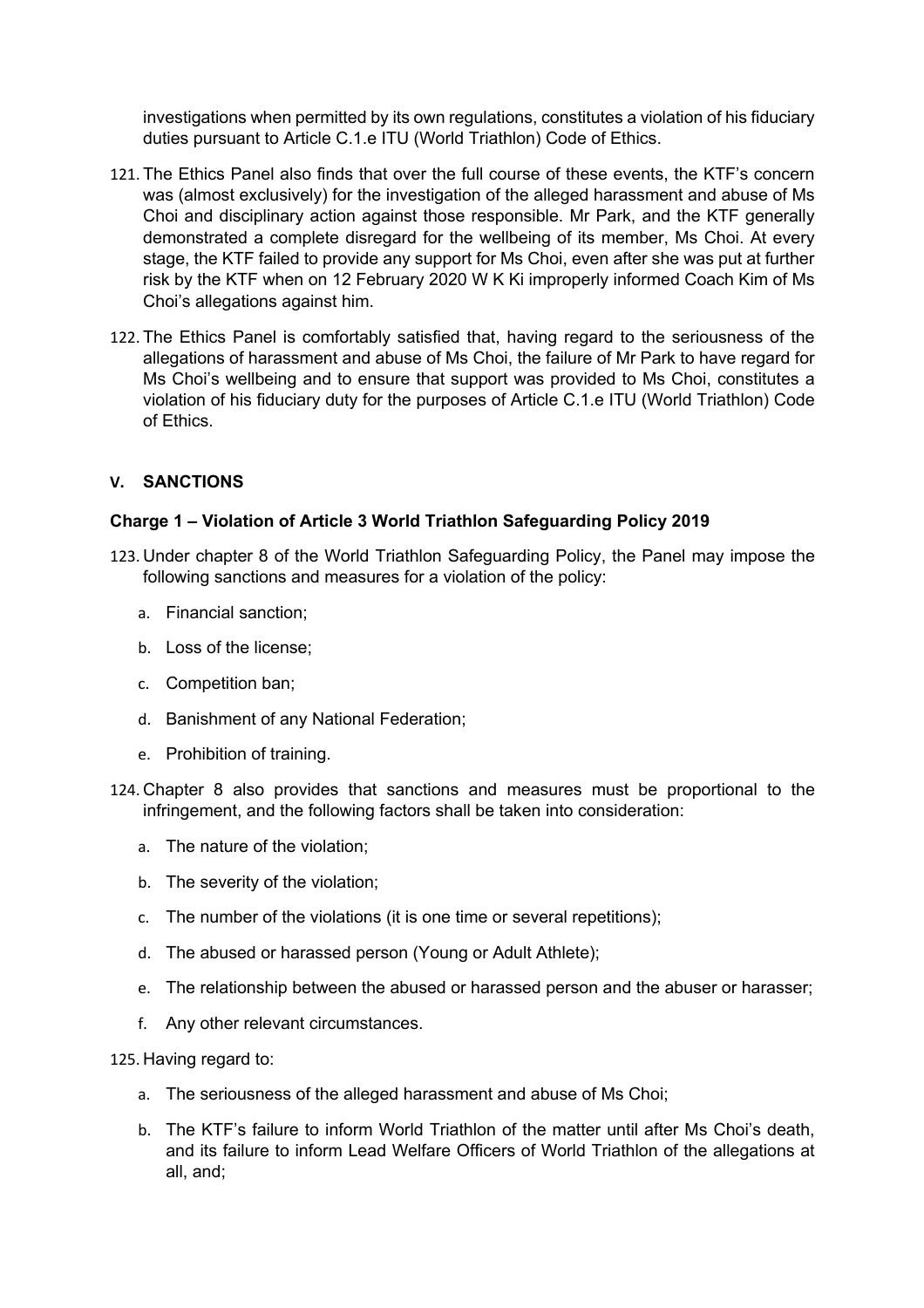c. Mr Park's close relationship and contacts with World Triathlon, and his failure to ensure that the KTF complied with its reporting obligation, either through its officers or personally,

the Ethics Panel is comfortably satisfied that Mr Park has violated Charge 1 and considers that a financial sanction in the amount of USD1,000.00 is appropriate and warranted.

126. Chapter 8 of the World Triathlon Safeguarding Policy also provides that violations of the policy are to be dealt with pursuant to the World Triathlon Ethics Panel Rules.

#### **Charges 2 and 3 – Violations of Articles C.1.g and C.1.e of the World Triathlon Code of Ethics**

- 127. As noted in paragraph 57 above, pursuant to Article 1 of the World Triathlon Code of Ethics, and the World Triathlon Ethics Panel Rules, the Panel is empowered to impose sanctions for violations of the World Triathlon Code of Ethics.
- 128. Under paragraph C of the World Triathlon Ethics Panel Rules, the Panel has power to impose sanctions as follows:

*(i) to caution or censure;* 

*(ii) to issue fines;* 

*(iii) to suspend a person (with or without conditions) or expel the person from office;* 

*(iv) to suspend or ban the person from taking part in any Triathlon-related activity, including Events and Competitions;* 

*(v) to remove any award or other honour bestowed on the person by the World Triathlon;* 

*(vi) to impose any sanctions as may be set out in specific Rules; and* 

*(vii) to impose any other sanction that it may deem to be appropriate, including community service within Triathlon and/or restitution;* 

*(viii) for any appeals under C16(v) above, to uphold, dismiss or refer back to the Member Federation or Continental Confederation for further consideration and to do so without procedural costs.* 

- 129. The Ethics Panel is comfortably satisfied that Mr Park has violated both of these Charges. Having regard to:
	- a. the seriousness of the allegations of harassment and abuse of Ms Choi;
	- b. the KTF's failure to report the allegations to World Triathlon at all, and Mr Park's failure to ensure that it did;
	- c. Mr Park's failure to ensure that the KTF diligently and promptly investigated the allegations, in cooperation with the KSOC CSC's joint investigation and, when possible, under its own regulations;
	- d. Mr Park's failure of his fiduciary duty throughout the events to have regard for Ms Choi's wellbeing and provide support; and
	- e. Mr Park's role as President of the KTF,

the Ethics Panel finds that Mr Park has committed multiple serious violations, which warrant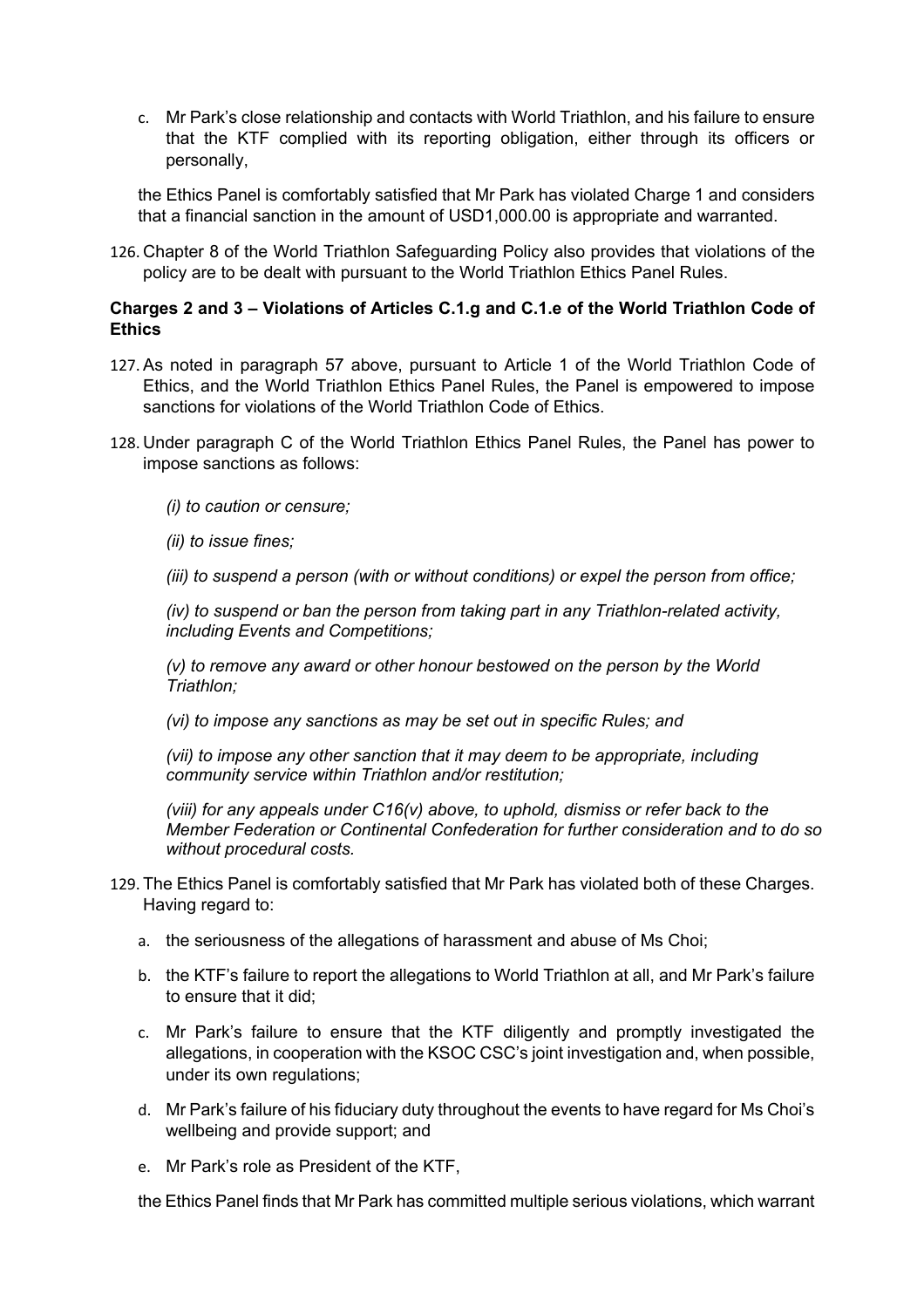the imposition of a severe sanction.

130. The Panel considers that the appropriate sanction for Mr Park's violations of these two Charges shall be suspension from any office and from taking part in any Triathlon-related activity within World Triathlon and its members (including Asia Triathlon) for the period of two years.

#### **ON THESE GROUNDS**

The Panel of the World Triathlon Tribunal decides that:

- 1. Mr Park has committed violations of Article 3 of the World Triathlon Safeguarding Policy 2019 and Articles C.1.g and C.1.e of the World Triathlon Code of Ethics.
- 2. Mr Park is ordered to pay a financial sanction in the amount of USD1,000.00 to World Triathlon within ninety days of the date of this decision.
- 3. Mr Park is suspended from any office and from taking part in any Triathlon-related activity within World Triathlon and its members for the period of two years from the date of this decision.

#### **COSTS**

The Panel decides not to impose procedural costs upon the Party.

Lausanne, Switzerland, 7 February 2022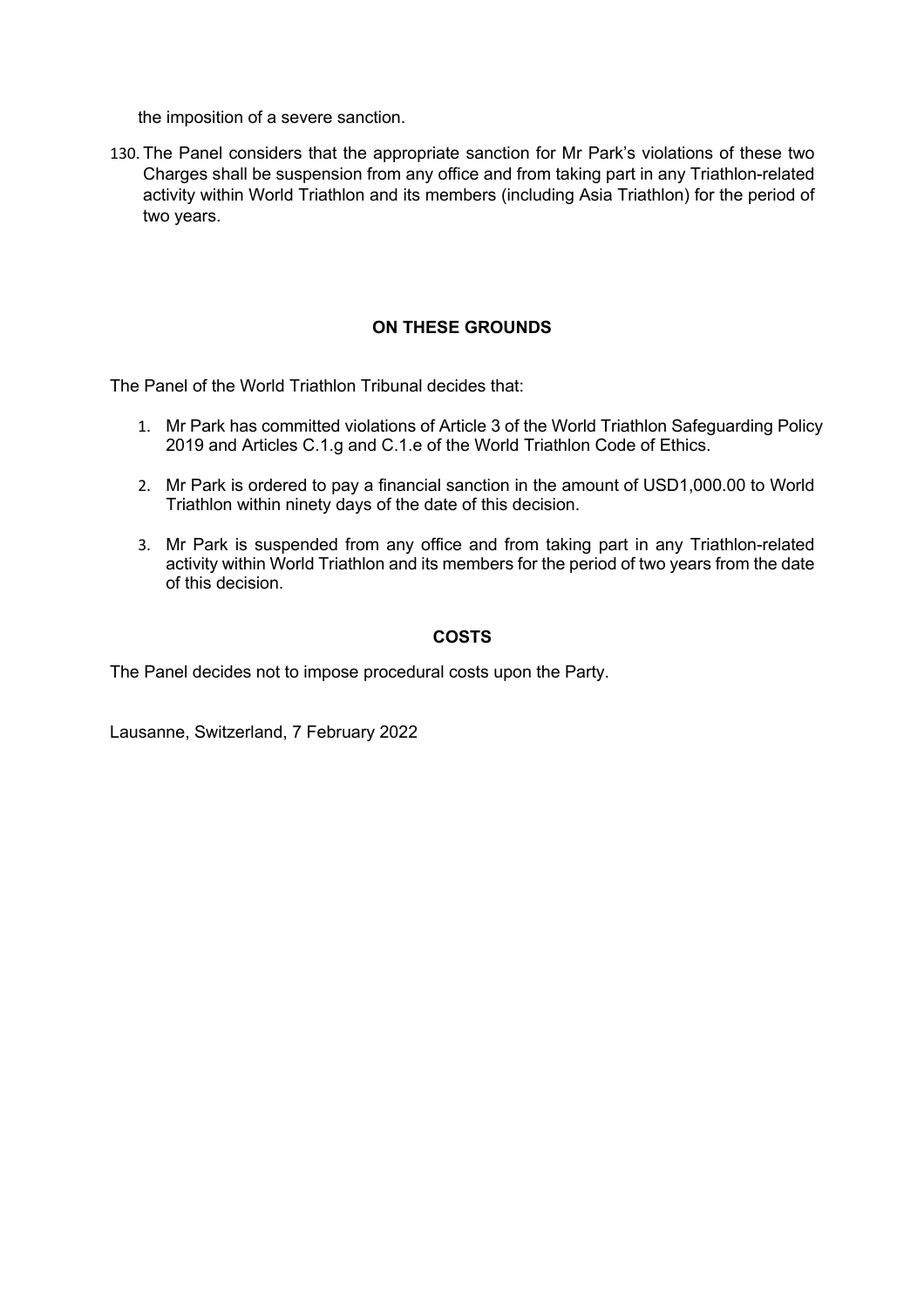#### **WORLD TRIATHLON TRIBUNAL**

<mark>Barry Lipp</mark><br>[Barry Lipp \(Feb 9, 2022 13:32 GMT+11\)](https://eu2.documents.adobe.com/verifier?tx=CBJCHBCAABAAZF9lPzLlQYjWOydSsDyyDDyAR7NudkJD)

Barry Lipp Chair of the Panel

Monique Houten (Feb 7, 2022 18:58 GMT+1) [Monique Houten](https://adobefreeuserschannel.eu2.documents.adobe.com/verifier?tx=CBJCHBCAABAAZF9lPzLlQYjWOydSsDyyDDyAR7NudkJD)

 $\overline{SO(GMT)}$ [Sarah Springman](https://eu2.documents.adobe.com/verifier?tx=CBJCHBCAABAAZF9lPzLlQYjWOydSsDyyDDyAR7NudkJD)

Monique Houten **Dame Sarah Springman DBE** Member of the Panel Member of the Panel

Appeal to the Court of Arbitration for Sport

According to Article 52 of the Constitution as well as Article 45 of the ITU (World Triathlon) Disciplinary Rules, final decisions made by World Triathlon under the Constitution may be appealed exclusively to the CAS which will resolve the dispute definitively in accordance with the CAS Code of Sports–related Arbitration.

Any appeal must be filed with the CAS within twenty-one (21) days of the party's reception of the written, reasoned decision of World Triathlon in question.

Pending resolution of the appeal by the CAS, the decision being appealed shall remain in full force and effect unless the CAS orders otherwise.

#### Publication

According to section 8 of the World Triathlon Safeguarding Policy 2019, the sportive sanctions taken by the Ethics Panel of the World Triathlon Tribunal will be published on World Triathlon's website as long as the sanctions are applicable.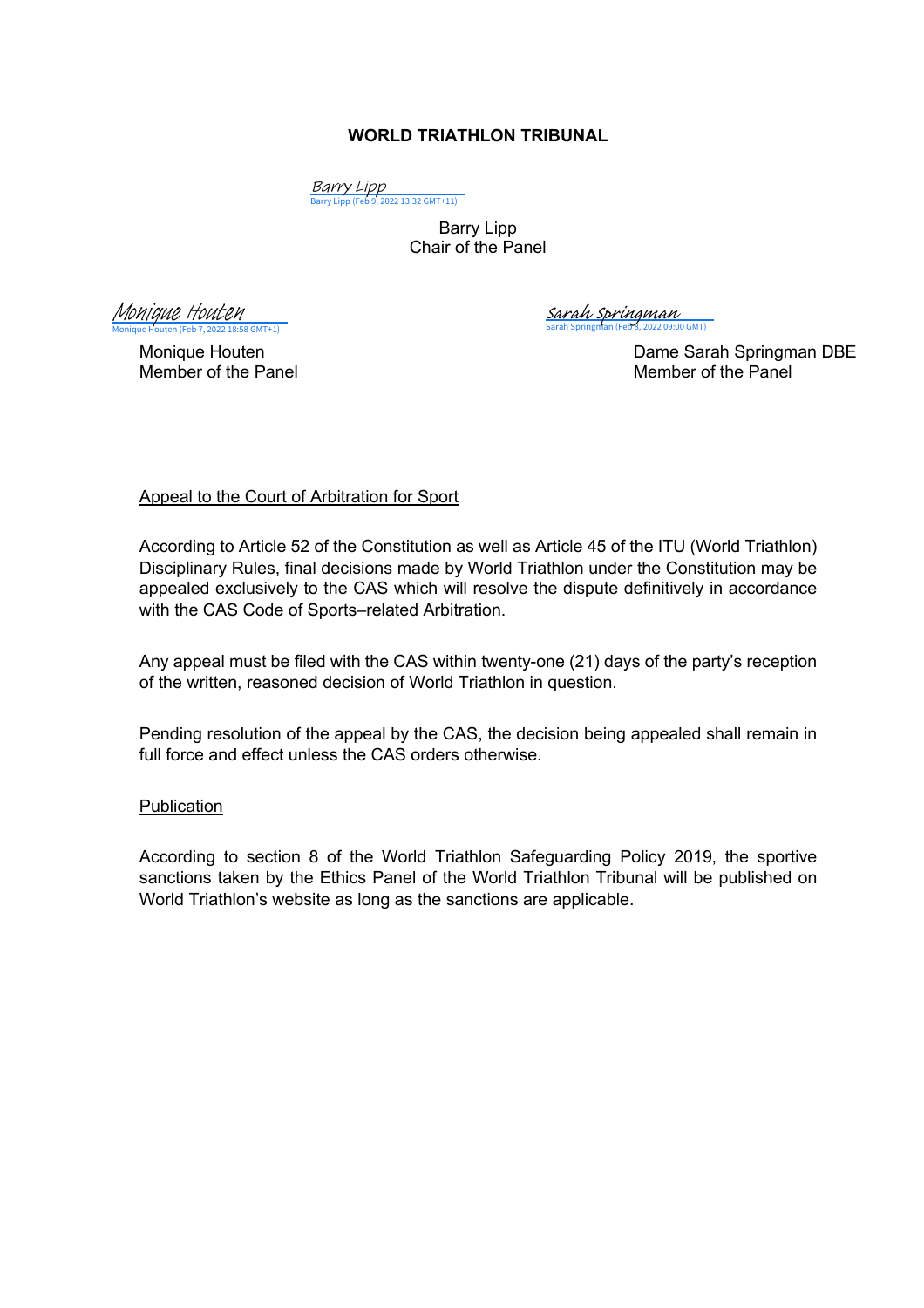## **ANNEXURE A**

- A. When and how did you first become aware of the alleged harassment and abuse of triathlete Suk-hyeon Choi?
	- against Mr. Kim, a coach with the police.  $\rightarrow$  February 2020, I heard from Mr. Lee, secretary general that Ms. Choi lodged a complaint
- B. When were you and/or the executive board of the KTF first made aware of the alleged harassment and abuse of triathlete Suk-hyeon Choi by Mr. Lee, secretary general, Mr. Jeon, deputy secretary general or Mr. Ki, manager of business operation?
	- Center of KSOC  $\rightarrow$  April 2020, I was briefed by Mr. Lee that Ms. Choi present a petition to the Clean Sport
- C. After you first became aware of the alleged harassment and abuse of triathlete Suk-hyeon Choi, what steps were taken by you and/or the executive board to investigate the matter?

 $\rightarrow$  Clean Sports Center was conducting investigation.

- D. When the KTF received:
	- i. the formal complaint of triathlete Suk-hyeon Choi on 8 April 2020; and
	- ii. the petition of triathlete Suk-hyeon Choi on 22 June 2020,

what action did you and/or the executive board take on each occasion?

- → 8 April 2020, the petition was sent to Clean Sport Centre of KSOC, not KTF.
- $\rightarrow$  Fair Sports Committee called a meeting, investigated and took disciplinary action.
- E. When Mr. Lee, secretary general, Mr. Jeon, deputy secretary general or Mr. Ki, manager of business operation:
	- i. commenced investigations into the alleged harassment and abuse of triathlete Sukhyeon Choi in February 2020; and
	- ii. continued investigations in conjunction with the Clean Sports Centre in April 2020, what oversight and control did you and/or the executive board have over these investigations?

 $\rightarrow$  Clean Sports Centre was conducting investigation and KTF was in a position to cooperate.

F. Following the appointment of an administrator to the KTF, the Organization Chart on the KTF website has been removed. We previously requested from the KTF a list of members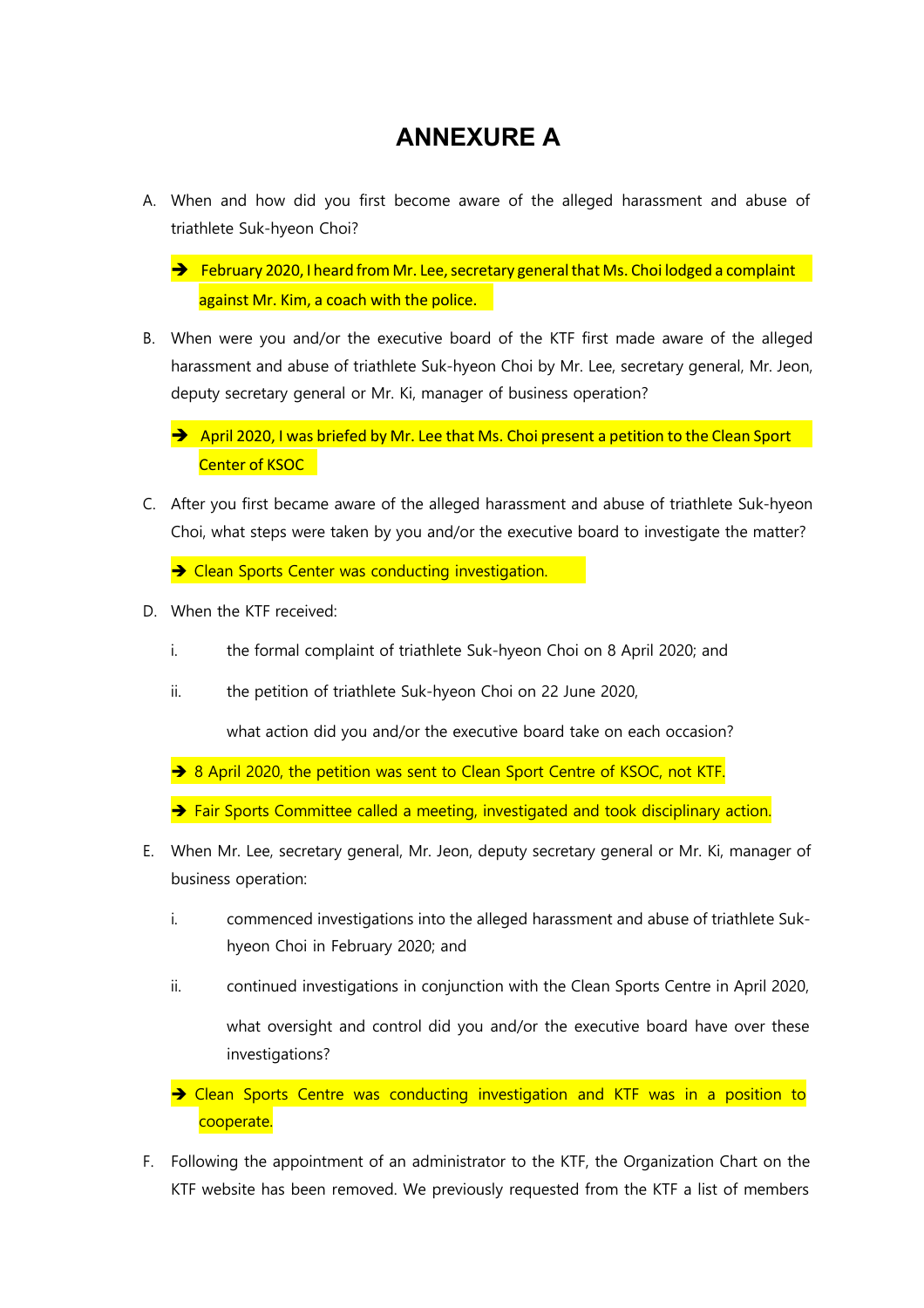of its executive boards, but it was not provided. Please provide a list of members of the KTF executive board during the period 1 February 2020 to 29 July, stating the position thateach member held.

| President              | Justin Sukwon Park  |
|------------------------|---------------------|
| Vice President         | Kim Hyun Soo        |
|                        | Oh Jang Hwan        |
|                        | Park Jong Tae       |
|                        | Bae Jae Sung        |
| <b>Executive Board</b> | John Moon           |
|                        | Sihyun Theresa RYOU |
|                        | Yu Seok Hoon        |
|                        | You Jeong Ae        |
|                        | Lee Dong Chai       |
|                        | Kim Jae Pil         |
|                        | Lee Chun hwan       |
|                        | Woo Jung Ok         |
|                        | Won Hyun Sook       |
|                        | Han Mi Soon         |
|                        | An Kyoung Hun       |
|                        | Kim Jong Woon       |
|                        | Kim Youn Soo        |
|                        | Kim Sang Taek       |
|                        | Kim Ji Eun          |
|                        | Song Byeong Joon    |
|                        | Lee Jae Joon        |
|                        | Ro Sean Kim         |

- G. We understand that you resigned as president of the KTF on 24 July 2020.
	- i. Have you continued to be an ordinary member of the KTF?
	- $\rightarrow$  I am not a member of the KTF
	- ii. Have you resigned as president of Asia Triathlon?
	- $\rightarrow$  I am the President of Asia Triathlon (elected until 2023)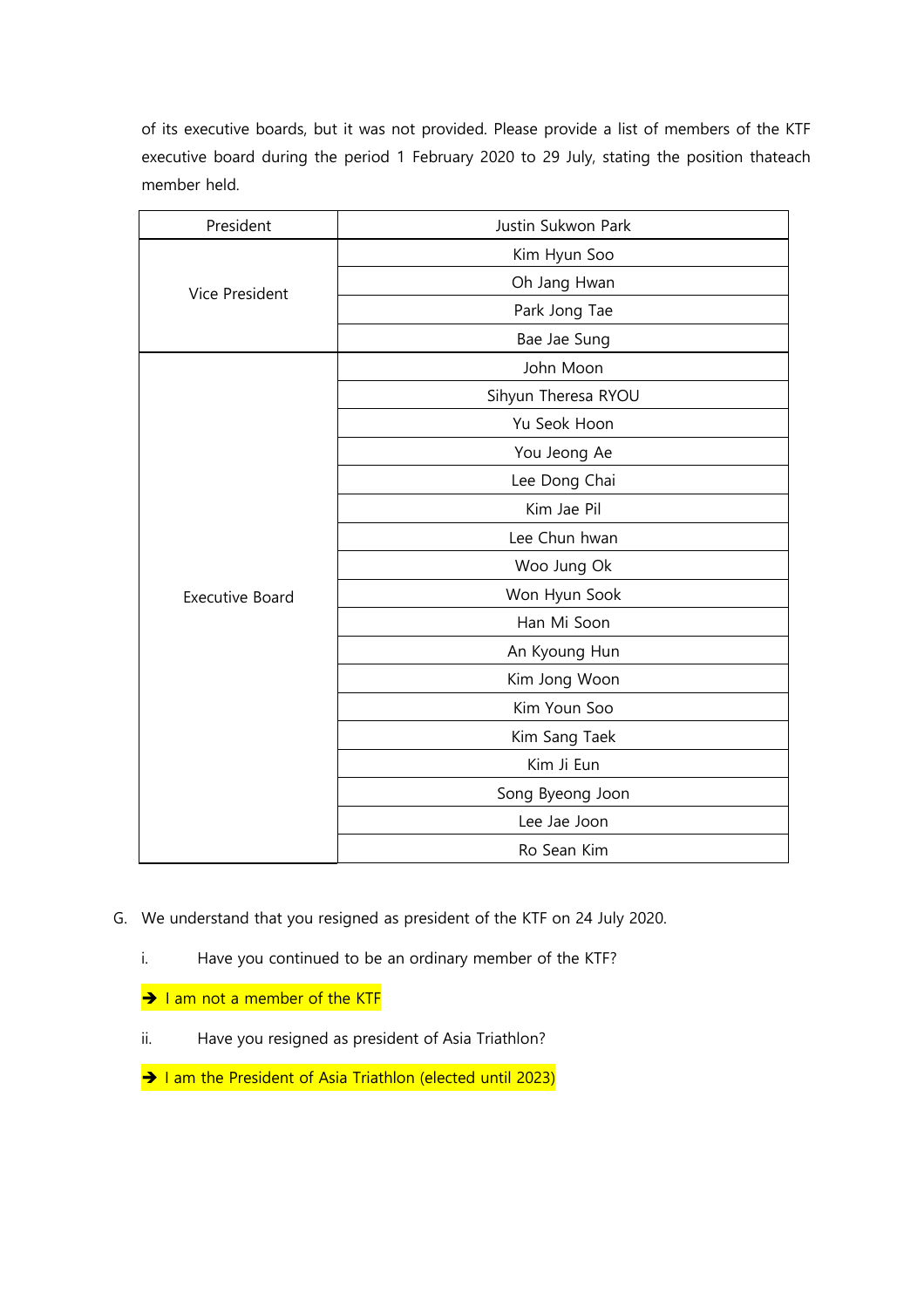# Tribunal-SafeSport-2021-01 Justin Sukwon Park final decision

Final Audit Report 2022-02-09

| Created:        | 2022-02-07                                   |
|-----------------|----------------------------------------------|
| By:             | Paola Turconi (paola turconi@triathlon.org)  |
| Status:         | Signed                                       |
| Transaction ID: | CBJCHBCAABAAZF9IPzLIQYjWOydSsDyyDDyAR7NudkJD |

## "Tribunal-SafeSport-2021-01 Justin Sukwon Park final decision" **History**

- **D** Document created by Paola Turconi (paola.turconi@triathlon.org) 2022-02-07 - 3:37:54 PM GMT
- Document emailed to Monique Houten (monique.houten@tribunal.triathlon.org) for signature 2022-02-07 - 3:39:23 PM GMT
- **Email viewed by Monique Houten (monique.houten@tribunal.triathlon.org)** 2022-02-07 - 5:34:56 PM GMT
- $\mathscr{O}_\bullet$  Document e-signed by Monique Houten (monique.houten@tribunal.triathlon.org) Signature Date: 2022-02-07 - 5:58:23 PM GMT - Time Source: server
- Document emailed to Sarah Springman (sarah.springman@igt.baug.ethz.ch) for signature 2022-02-07 - 5:58:25 PM GMT
- **Email viewed by Sarah Springman (sarah.springman@igt.baug.ethz.ch)** 2022-02-08 - 8:59:49 AM GMT
- $\mathcal{O}_0$  Document e-signed by Sarah Springman (sarah.springman@igt.baug.ethz.ch) Signature Date: 2022-02-08 - 9:00:36 AM GMT - Time Source: server
- Document emailed to Barry Lipp (barry.lipp@tribunal.triathlon.org) for signature 2022-02-08 - 9:00:38 AM GMT
- **Email viewed by Barry Lipp (barry.lipp@tribunal.triathlon.org)** 2022-02-09 - 2:31:38 AM GMT
- $\mathscr{O}_\mathbf{G}$  Document e-signed by Barry Lipp (barry.lipp@tribunal.triathlon.org) Signature Date: 2022-02-09 - 2:32:05 AM GMT - Time Source: server

### **Adobe Sign**